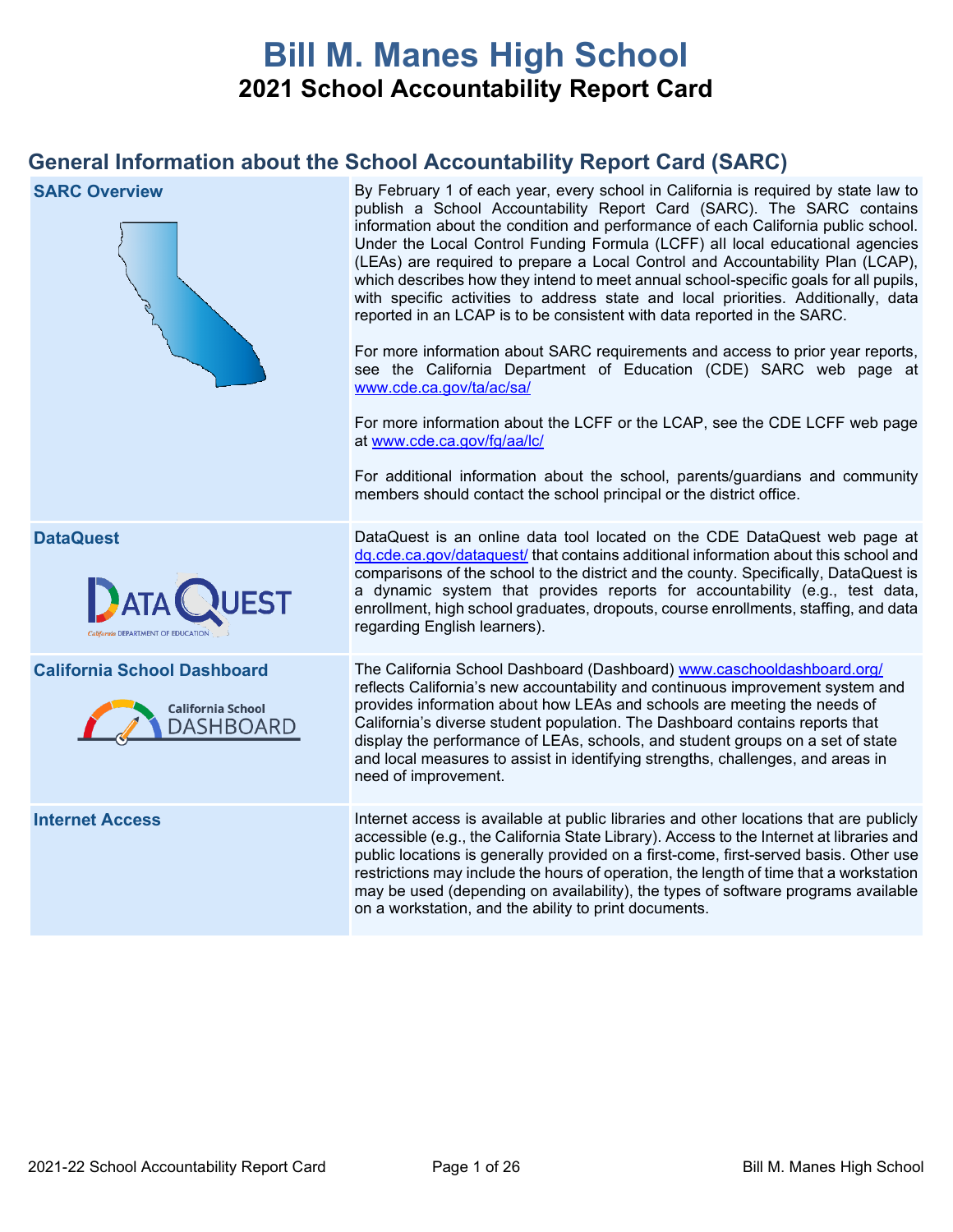## **2021-22 School Contact Information**

| <b>School Name</b>                           | Bill M. Manes High School |  |  |  |  |
|----------------------------------------------|---------------------------|--|--|--|--|
| <b>Street</b>                                | 676 Baseline Road         |  |  |  |  |
| City, State, Zip                             | Winterhaven               |  |  |  |  |
| <b>Phone Number</b>                          | 7605720222                |  |  |  |  |
| <b>Principal</b>                             | Katrina Johnson León      |  |  |  |  |
| <b>Email Address</b>                         | KLeon@spvusd.org          |  |  |  |  |
| <b>School Website</b>                        | www.spvusd.org            |  |  |  |  |
| County-District-School (CDS) Code California |                           |  |  |  |  |

| 2021-22 District Contact Information |                                            |  |  |  |  |
|--------------------------------------|--------------------------------------------|--|--|--|--|
| <b>District Name</b>                 | San Pasqual Valley Unified School District |  |  |  |  |
| <b>Phone Number</b>                  | 760.572.0222                               |  |  |  |  |
| Superintendent                       | Katrina Johnson León                       |  |  |  |  |
| <b>Email Address</b>                 | KLeon@spvusd.org                           |  |  |  |  |
| <b>District Website Address</b>      | www.spvusd.org                             |  |  |  |  |

## **2021-22 School Overview**

## Principal's Message

Bill Manes High School received Full Accreditation from the Western Association of Schools and Colleges during an Initial Accreditation visit in the Spring of 2018. Accreditation is recognition of the academic strength of the school and assures that a diploma from Bill Manes High School carries the same worth, weight and recognition of any traditional, comprehensive high school.

Bill Manes offers students seeking their high school diploma an alternative to traditional classroom instruction. Students at Bill Manes achieve personal academic success through carefully designed individualized learning plans which are structured to meet each student's unique goals and needs. Staff is supportive and understands the philosophy of alternative education-as they plan and implement individualized programs to promote success and progress towards a high school diploma at a pace and in a manner which is collaboratively designed by both students and staff, while meeting social emotional learning needs.

It is the belief of Bill Manes High School that students can and will excel in an environment that is tailored to their evolving needs. Changes in programs and instructional delivery have been implemented to provide each student the opportunity for success. We strive to provide the tools, guidance, and encouragement for students to be able to achieve their personal and academic goals. There are two main goals of Bill Manes and that is to graduate with a diploma or return to San Pasqual Valley High School to finish their high school education.

While enrolled at Bill Manes, students have the opportunity to participate in extracurricular events and activities at San Pasqual Valley High School and may be concurrently enrolled in many classes. Students who are on track to graduate with their grade level cohort may request to transfer to SPVHS at any semester end if they so choose.

San Pasqual Valley Unified School District is located in Imperial County near the Yuma, Arizona border. The district is comprised of one elementary school, one middle school, one comprehensive high school, and one alternative education high school. During the 2021-2022 year, the district educated 605 students within its schools. San Pasqual Valley Unified School District is committed to providing a quality education for all its students.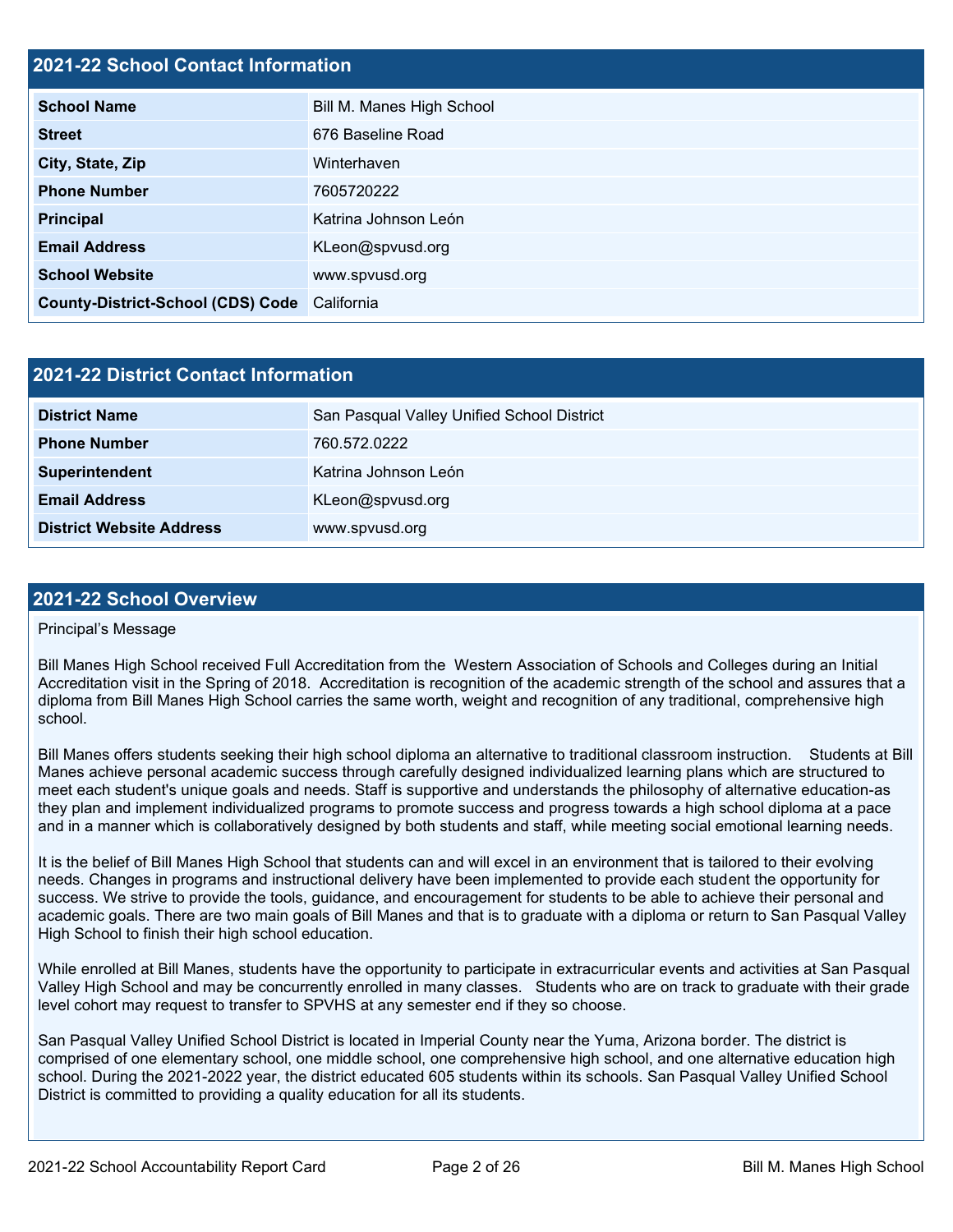# **About this School**

| 2020-21 Student Enrollment by Grade Level |                           |  |  |  |  |
|-------------------------------------------|---------------------------|--|--|--|--|
| <b>Grade Level</b>                        | <b>Number of Students</b> |  |  |  |  |
| Grade 11                                  | 3                         |  |  |  |  |
| Grade 12                                  | 11                        |  |  |  |  |
| <b>Total Enrollment</b>                   | 14                        |  |  |  |  |

# **2020-21 Student Enrollment by Student Group**

| <b>Student Group</b>                   | <b>Percent of Total Enrollment</b> |
|----------------------------------------|------------------------------------|
| American Indian or Alaska Native       | 64.3                               |
| <b>Hispanic or Latino</b>              | 28.6                               |
| <b>White</b>                           | 7.1                                |
| <b>English Learners</b>                | 14.3                               |
| <b>Homeless</b>                        | 7.1                                |
| <b>Socioeconomically Disadvantaged</b> | 92.9                               |
| <b>Students with Disabilities</b>      | 14.3                               |

# **A. Conditions of Learning State Priority: Basic**

The SARC provides the following information relevant to the State priority: Basic (Priority 1):

- Degree to which teachers are appropriately assigned and fully credentialed in the subject area and for the pupils they are teaching;
- Pupils have access to standards-aligned instructional materials; and
- School facilities are maintained in good repair

Note: For more information refer to the Updated Teacher Equity Definitions web page at<https://www.cde.ca.gov/pd/ee/teacherequitydefinitions.asp>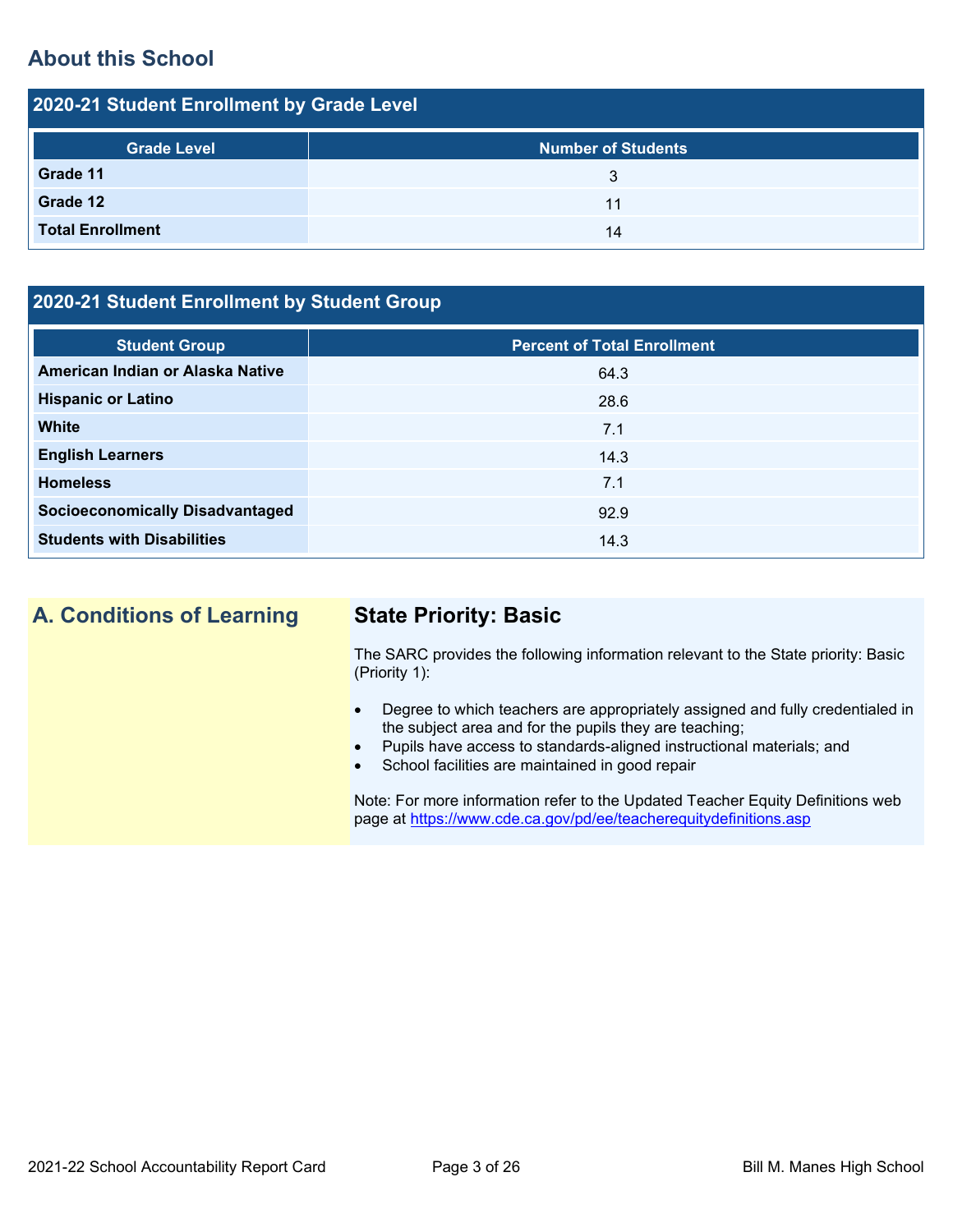| 2019-20 Teacher Preparation and Placement                                                       |         |  |  |  |  |
|-------------------------------------------------------------------------------------------------|---------|--|--|--|--|
| <b>Authorization/Assignment</b>                                                                 | 2019-20 |  |  |  |  |
| Fully (Preliminary or Clear) Credentialed for Subject and Student Placement (properly assigned) |         |  |  |  |  |
| <b>Intern Credential Holders Properly Assigned</b>                                              |         |  |  |  |  |
| Teachers Without Credentials and Misassignments ("ineffective" under ESSA)                      |         |  |  |  |  |
| Credentialed Teachers Assigned Out-of-Field ("out-of-field" under ESSA)                         |         |  |  |  |  |
| <b>Unknown</b>                                                                                  |         |  |  |  |  |
| <b>Total Teaching Positions</b>                                                                 |         |  |  |  |  |

Note: The data in this table is based on Full Time Equivalent (FTE) status. One FTE equals one staff member working full time; one FTE could also represent two staff members who each work 50 percent of full time. Additionally, an assignment is defined as a position that an educator is assigned to based on setting, subject, and grade level. An authorization is defined as the services that an educator is authorized to provide to students.

# **2019-20 Teachers Without Credentials and Misassignments (considered "ineffective" under ESSA) Authorization/Assignment 2019-20 Permits and Waivers Misassignments Vacant Positions Total Teachers Without Credentials and Misassignments**

| 2019-20 Credentialed Teachers Assigned Out-of-Field (considered "out-of-field" under ESSA) |         |  |  |  |  |
|--------------------------------------------------------------------------------------------|---------|--|--|--|--|
| <b>Indicator</b>                                                                           | 2019-20 |  |  |  |  |
| Credentialed Teachers Authorized on a Permit or Waiver                                     |         |  |  |  |  |
| <b>Local Assignment Options</b>                                                            |         |  |  |  |  |
| <b>Total Out-of-Field Teachers</b>                                                         |         |  |  |  |  |

| 2019-20 Class Assignments                                                                                                                           |         |
|-----------------------------------------------------------------------------------------------------------------------------------------------------|---------|
| <b>Indicator</b>                                                                                                                                    | 2019-20 |
| <b>Misassignments for English Learners</b><br>(a percentage of all the classes with English learners taught by teachers that are misassigned)       |         |
| No credential, permit or authorization to teach<br>(a percentage of all the classes taught by teachers with no record of an authorization to teach) |         |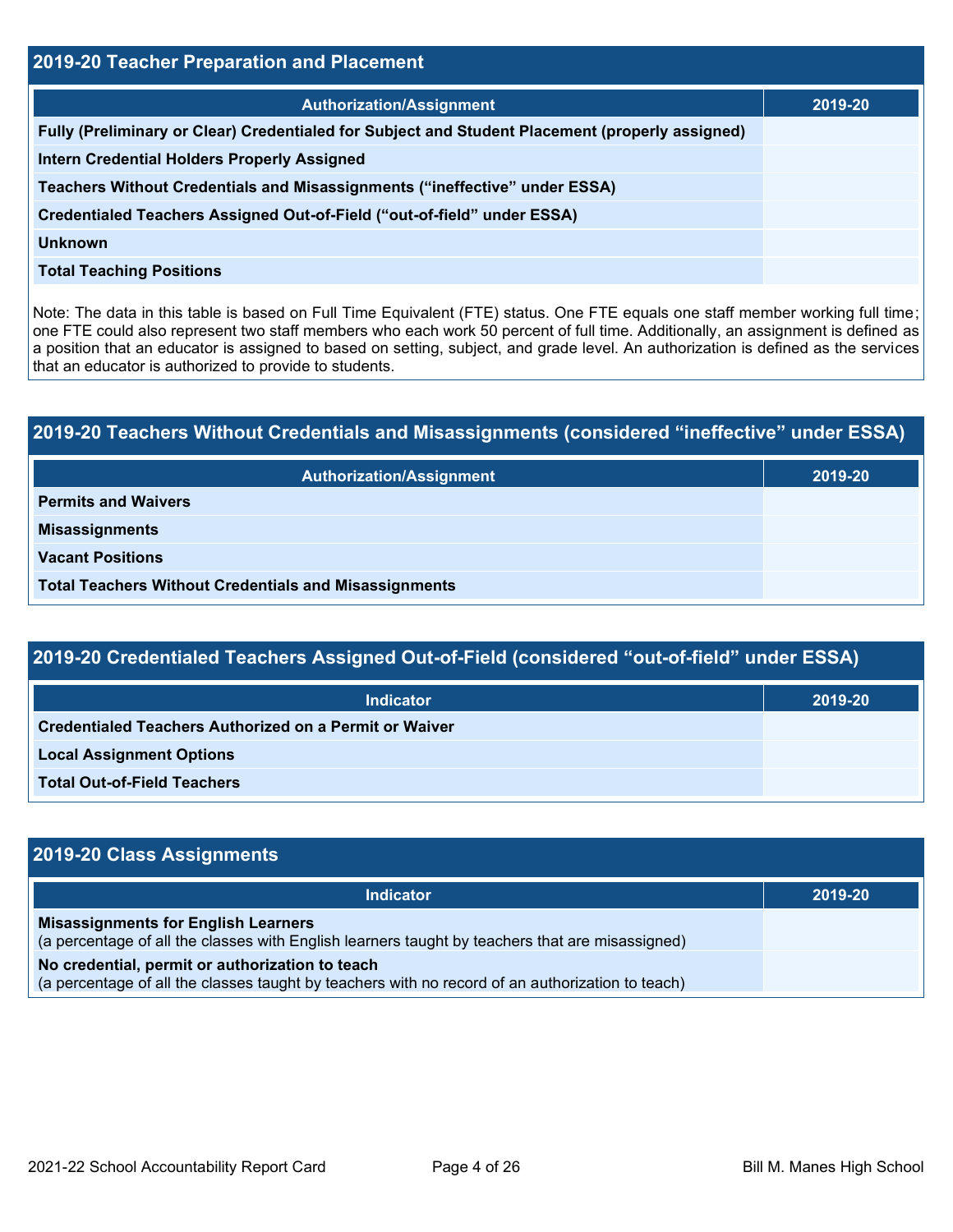## **2021-22 Quality, Currency, Availability of Textbooks and Other Instructional Materials**

San Pasqual Valley Unified School District sets a high priority upon ensuring that sufficient and current textbooks and materials are available to support the school's instructional program and provides students with their own textbooks. San Pasqual Valley Unified School District held a Public Hearing on September, 2020, and determined that each school within the district had sufficient and good quality textbooks, instructional materials, or science lab equipment, pursuant to the settlement of Williams vs. the State of California. All students, including English learner students, are provided their own individual standards-aligned instructional materials in core subjects for use in the classroom and to take home.

All textbooks and instructional materials used within the district are aligned with the California State Content Standards and Frameworks and have been selected from the state's most recent list of standards-based materials.

San Pasqual Valley Unified School District follows the California Department of Education Instructional Materials adoption cycle to ensure that instructional materials are relevant and up-to-date. Selection criteria is based on state and district standards, reviewed per the state list, and recommendations made to the Board of Trustees for final adoption. The selection process is uniform district wide in order to assure continuity and consistency throughout the instructional program.

#### **Year and month in which the data were collected** 09/14/21

| <b>Subject</b>                                         | Textbooks and Other Instructional Materials/year of<br><b>Adoption</b>  | <b>From</b><br><b>Most</b><br><b>Recent</b><br><b>Adoption</b> | <b>Percent</b><br><b>Students</b><br><b>Lacking Own</b><br><b>Assigned</b><br><b>Copy</b> |
|--------------------------------------------------------|-------------------------------------------------------------------------|----------------------------------------------------------------|-------------------------------------------------------------------------------------------|
| <b>Reading/Language Arts</b>                           | Holt, Rinehart & Winston<br>Adopted 2012<br><b>ERWC</b><br>Adopted 2020 | Yes                                                            | 0.0%                                                                                      |
| <b>Mathematics</b>                                     | Holt<br>Adopted 2008<br><b>McDougal Littell</b><br>Adopted 2008         | Yes                                                            | 0.0%                                                                                      |
| <b>Science</b>                                         | McGraw-Hill<br>Adopted 2008                                             | Yes                                                            | 0.0%                                                                                      |
| <b>History-Social Science</b>                          | <b>McDougal Littell</b><br>Adopted 2004<br>McGraw-Hill<br>Adopted 2019  | Yes                                                            | 0.0%                                                                                      |
| <b>Foreign Language</b>                                | Holt, Rinehart & Winston<br>Adopted 2005                                |                                                                |                                                                                           |
| <b>Health</b>                                          | National Textbook Company<br>2000                                       | Yes                                                            | 0.0%                                                                                      |
| <b>Visual and Performing Arts</b>                      | Gardner's Art through the Ages, Fourteenth Edition                      | Yes                                                            |                                                                                           |
| <b>Science Laboratory Equipment</b><br>$(grades 9-12)$ | <b>McGraw Hill</b><br>Adopted 2020                                      | Yes                                                            |                                                                                           |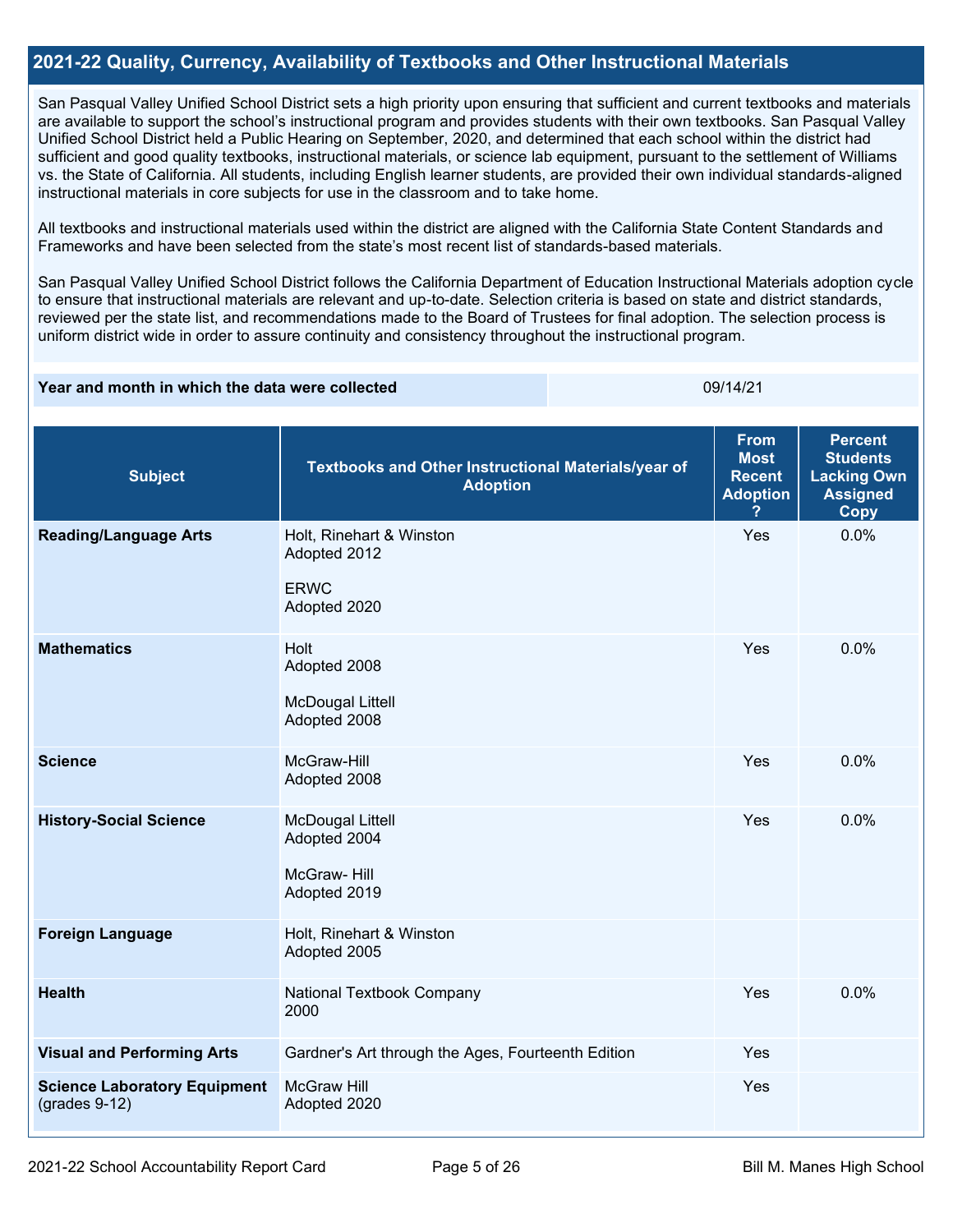## **School Facility Conditions and Planned Improvements**

Bill Manes High School was built in 1977. The original building was vacated and the school relocated to a 2880 square foot modular building in 2007. Bill Manes is now located closer to the High School campus and District services. The facility strongly supports teaching and learning through its ample classroom and playground space.

### Maintenance and Repair

Safety concerns are the number one priority of Maintenance and Operations. District maintenance supervisors are proactive and conduct inspections at school sites on a continual basis. Repairs necessary to keep the school in good repair and working order are completed in a timely manner. A work order process is used to ensure efficient service and that emergency repairs are given the highest priority. The district maintenance staff has indicated that 100% of all toilets on school grounds are in working order. The table shows the results of the most recent school facilities inspection.

### Cleaning Process and Schedule

The district has cleaning standards for all schools in the district. A summary of these standards is available at the school office or at the district office. The site administration team works daily with the custodial staff to develop cleaning schedules to ensure a clean and safe school.

### **Year and month of the most recent FIT report** 01/13/22

| <b>System Inspected</b>                                                | Rate<br>Good <sub>1</sub> | <b>Rate</b><br>Fair | Rate<br>Poor | <b>Repair Needed and Action Taken or Planned</b> |
|------------------------------------------------------------------------|---------------------------|---------------------|--------------|--------------------------------------------------|
| <b>Systems:</b><br>Gas Leaks, Mechanical/HVAC, Sewer                   | X                         |                     |              |                                                  |
| Interior:<br><b>Interior Surfaces</b>                                  | $\sf X$                   |                     |              |                                                  |
| <b>Cleanliness:</b><br>Overall Cleanliness, Pest/Vermin Infestation    | $\times$                  |                     |              |                                                  |
| <b>Electrical</b>                                                      | X                         |                     |              |                                                  |
| <b>Restrooms/Fountains:</b><br>Restrooms, Sinks/ Fountains             | X                         |                     |              |                                                  |
| Safety:<br>Fire Safety, Hazardous Materials                            | $\sf X$                   |                     |              |                                                  |
| Structural:<br>Structural Damage, Roofs                                | $\sf X$                   |                     |              |                                                  |
| External:<br>Playground/School Grounds, Windows/<br>Doors/Gates/Fences | X                         |                     |              |                                                  |

| <b>Overall Facility Rate</b> |      |      |      |  |  |  |  |
|------------------------------|------|------|------|--|--|--|--|
| <b>Exemplary</b>             | Good | Fair | Poor |  |  |  |  |
|                              |      |      |      |  |  |  |  |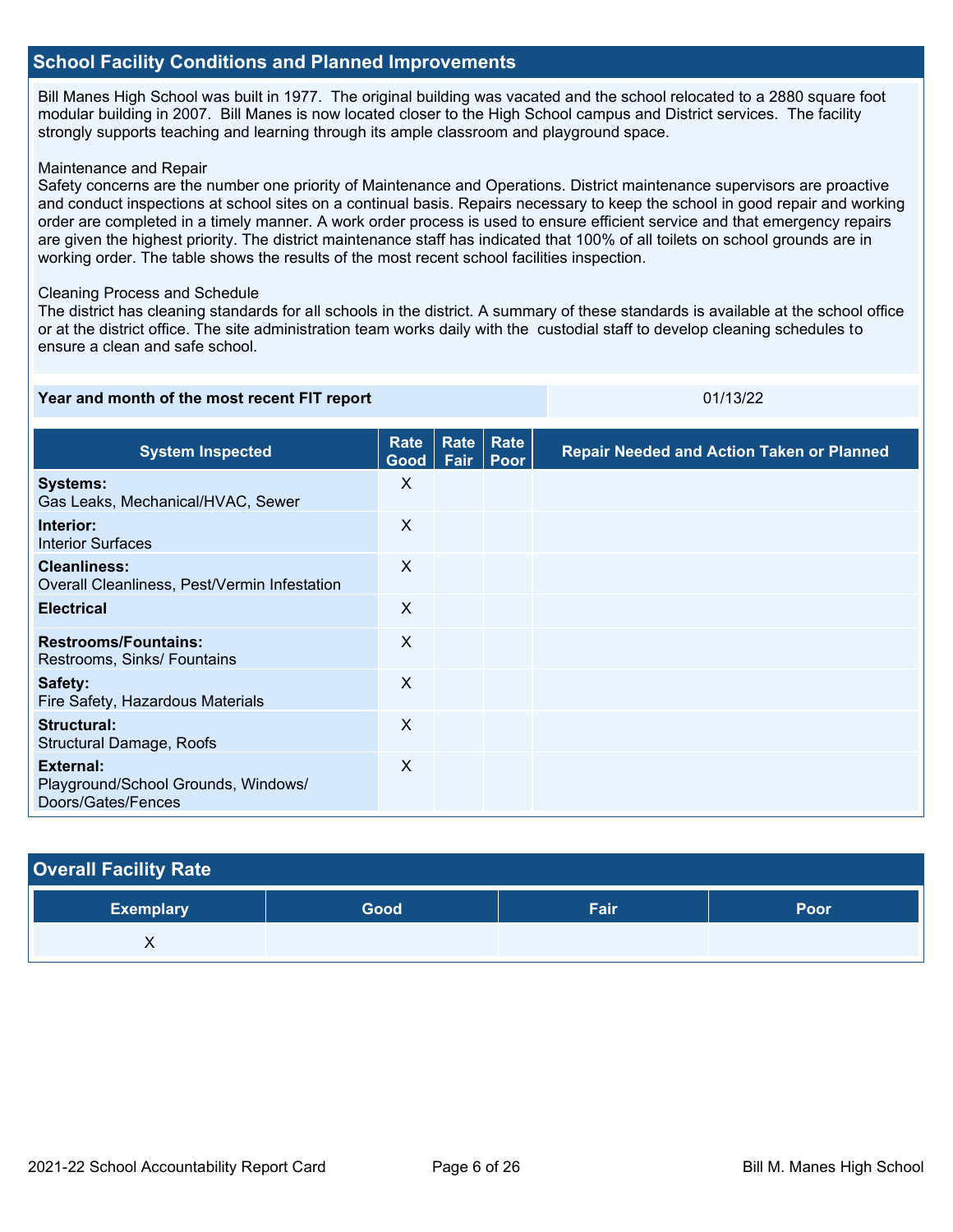# **B. Pupil Outcomes State Priority: Pupil Achievement**

The SARC provides the following information relevant to the State priority: Pupil Achievement (Priority 4):

### **Statewide Assessments**

(i.e., California Assessment of Student Performance and Progress [CAASPP] System includes the Smarter Balanced Summative Assessments for students in the general education population and the California Alternate Assessments [CAAs] for English language arts/literacy [ELA] and mathematics given in grades three through eight and grade eleven. Only eligible students may participate in the administration of the CAAs. CAAs items are aligned with alternate achievement standards, which are linked with the Common Core State Standards [CCSS] for students with the most significant cognitive disabilities).

The CAASPP System encompasses the following assessments and student participation requirements:

- 1. **Smarter Balanced Summative Assessments and CAAs for ELA** in grades three through eight and grade eleven.
- 2. **Smarter Balanced Summative Assessments and CAAs for mathematics** in grades three through eight and grade eleven.
- 3. **California Science Test (CAST) and CAAs for Science** in grades five, eight, and once in high school (i.e., grade ten, eleven, or twelve).

### **SARC Reporting in the 2020-2021 School Year Only**

Where the most viable option, LEAs were required to administer the statewide summative assessment in ELA and mathematics. Where a statewide summative assessment was not the most viable option for the LEA (or for one or more gradelevel[s] within the LEA) due to the pandemic, LEAs were allowed to report results from a different assessment that met the criteria established by the State Board of Education (SBE) on March 16, 2021. The assessments were required to be:

- Aligned with CA CCSS for ELA and mathematics;
- Available to students in grades 3 through 8, and grade 11; and
- Uniformly administered across a grade, grade span, school, or district to all eligible students.

#### **Options**

Note that the CAAs could only be administered in-person following health and safety requirements. If it was not viable for the LEA to administer the CAAs in person with health and safety guidelines in place, the LEA was directed to not administer the tests. There were no other assessment options available for the CAAs. Schools administered the Smarter Balanced Summative Assessments for ELA and mathematics, other assessments that meet the SBE criteria, or a combination of both, and they could only choose one of the following:

- Smarter Balanced ELA and mathematics summative assessments;
- Other assessments meeting the SBE criteria; or
- Combination of Smarter Balanced ELA and mathematics summative assessments and other assessments.

The percentage of students who have successfully completed courses that satisfy the requirements for entrance to the University of California and the California State University, or career technical education sequences or programs of study.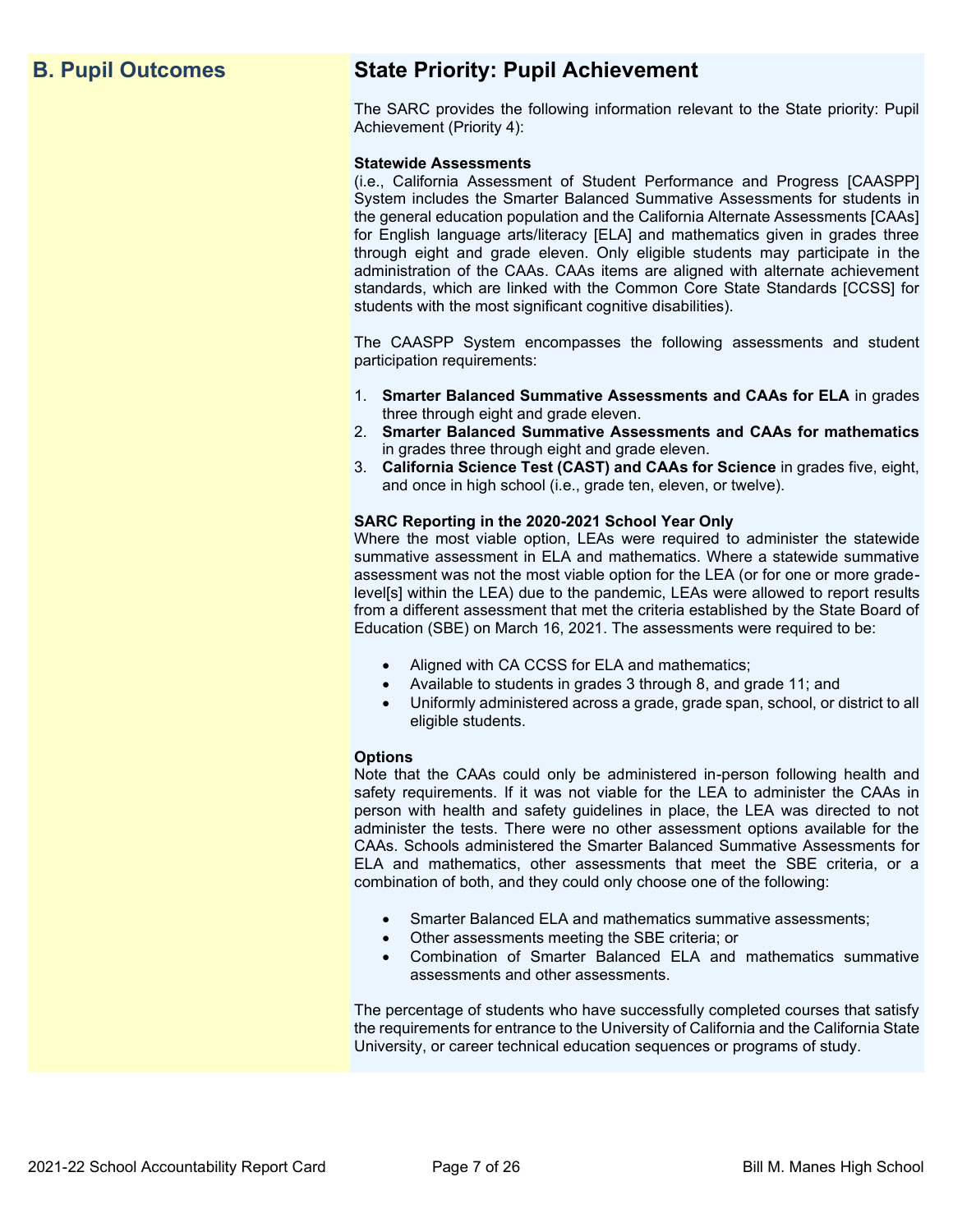## **Percentage of Students Meeting or Exceeding the State Standard on CAASPP**

This table displays CAASPP test results in ELA and mathematics for all students grades three through eight and grade eleven taking and completing a state-administered assessment.

The 2019-2020 data cells with N/A values indicate that the 2019-2020 data are not available due to the COVID-19 pandemic and resulting summative test suspension. The Executive Order N-30-20 was issued which waived the assessment, accountability, and reporting requirements for the 2019-2020 school year.

The 2020-2021 data cells have N/A values because these data are not comparable to other year data due to the COVID-19 pandemic during the 2020-2021 school year. Where the CAASPP assessments in ELA and/or mathematics is not the most viable option, the LEAs were allowed to administer local assessments. Therefore, the 2020-2021 data between school years for the school, district, state are not an accurate comparison. As such, it is inappropriate to compare results of the 2020-2021 school year to other school years.

| <b>Subject</b>                                                       | <b>School</b><br>2019-20 | <b>School</b><br>2020-21 | <b>District</b><br>2019-20 | <b>District</b><br>2020-21 | <b>State</b><br>2019-20 | <b>State</b><br>2020-21 |
|----------------------------------------------------------------------|--------------------------|--------------------------|----------------------------|----------------------------|-------------------------|-------------------------|
| <b>English Language Arts/Literacy</b><br>$\left($ grades 3-8 and 11) | N/A                      | N/A                      | N/A                        | N/A                        | N/A                     | N/A                     |
| <b>Mathematics</b><br>$($ grades 3-8 and 11 $)$                      | N/A                      | N/A                      | N/A                        | N/A                        | N/A                     | N/A                     |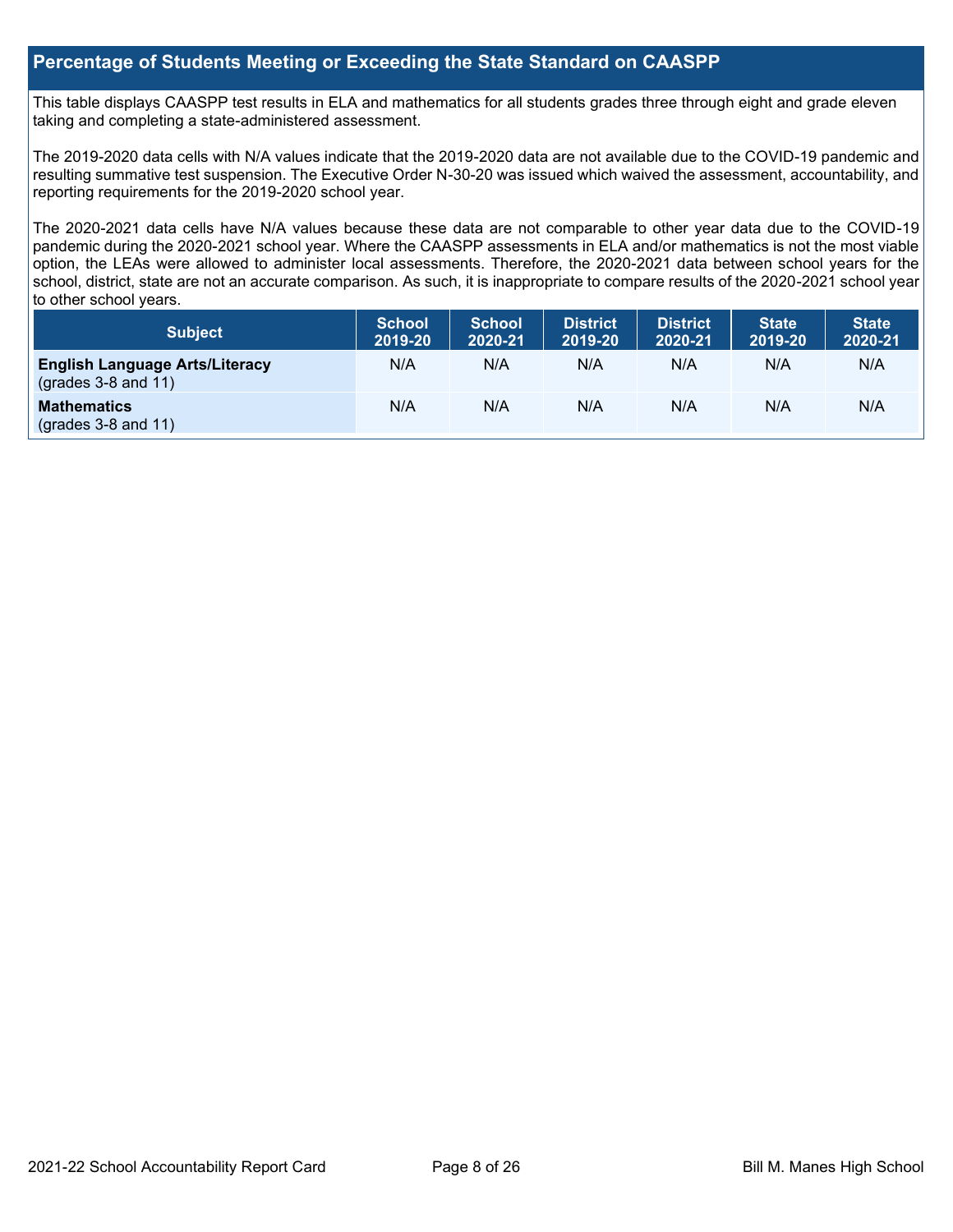## **2020-21 CAASPP Test Results in ELA by Student Group**

This table displays CAASPP test results in ELA by student group for students grades three through eight and grade eleven taking and completing a state-administered assessment. The CDE will populate this table for schools in cases where the school administered the CAASPP assessment. In cases where the school administered a local assessment instead of CAASPP, the CDE will populate this table with "NT" values, meaning this school did not test students using the CAASPP. See the local assessment(s) table for more information.

| <b>CAASPP</b><br><b>Student Groups</b>               | <b>CAASPP</b><br><b>Total</b><br><b>Enrollment</b> | <b>CAASPP</b><br><b>Number</b><br><b>Tested</b> | <b>CAASPP</b><br><b>Percent</b><br><b>Tested</b> | <b>CAASPP</b><br><b>Percent</b><br><b>Not Tested</b> | <b>CAASPP</b><br><b>Percent</b><br><b>Met or</b><br><b>Exceeded</b> |
|------------------------------------------------------|----------------------------------------------------|-------------------------------------------------|--------------------------------------------------|------------------------------------------------------|---------------------------------------------------------------------|
| <b>All Students</b>                                  | --                                                 | <b>NT</b>                                       | <b>NT</b>                                        | <b>NT</b>                                            | <b>NT</b>                                                           |
| <b>Female</b>                                        | --                                                 | <b>NT</b>                                       | <b>NT</b>                                        | <b>NT</b>                                            | <b>NT</b>                                                           |
| <b>Male</b>                                          | $\Omega$                                           | $\mathbf 0$                                     | $\Omega$                                         | $\mathbf 0$                                          | $\Omega$                                                            |
| American Indian or Alaska Native                     | $-$                                                | <b>NT</b>                                       | <b>NT</b>                                        | <b>NT</b>                                            | <b>NT</b>                                                           |
| <b>Asian</b>                                         | $\Omega$                                           | $\pmb{0}$                                       | $\mathbf 0$                                      | $\mathbf 0$                                          | 0                                                                   |
| <b>Black or African American</b>                     | $\mathbf 0$                                        | $\mathbf 0$                                     | $\Omega$                                         | $\Omega$                                             | 0                                                                   |
| <b>Filipino</b>                                      | $\mathbf 0$                                        | $\pmb{0}$                                       | $\Omega$                                         | $\mathbf 0$                                          | 0                                                                   |
| <b>Hispanic or Latino</b>                            | $\mathbf 0$                                        | $\mathbf 0$                                     | $\mathbf 0$                                      | $\mathbf 0$                                          | $\mathbf 0$                                                         |
| <b>Native Hawaiian or Pacific Islander</b>           | $\Omega$                                           | $\mathbf 0$                                     | $\mathbf 0$                                      | $\mathbf 0$                                          | 0                                                                   |
| <b>Two or More Races</b>                             | --                                                 | <b>NT</b>                                       | <b>NT</b>                                        | <b>NT</b>                                            | <b>NT</b>                                                           |
| <b>White</b>                                         | --                                                 | <b>NT</b>                                       | <b>NT</b>                                        | <b>NT</b>                                            | <b>NT</b>                                                           |
| <b>English Learners</b>                              | $\Omega$                                           | $\mathbf 0$                                     | $\mathbf 0$                                      | $\mathbf 0$                                          | $\mathbf 0$                                                         |
| <b>Foster Youth</b>                                  | $\mathbf 0$                                        | $\mathbf 0$                                     | $\mathbf 0$                                      | $\mathbf{0}$                                         | $\mathbf 0$                                                         |
| <b>Homeless</b>                                      | --                                                 | <b>NT</b>                                       | <b>NT</b>                                        | <b>NT</b>                                            | <b>NT</b>                                                           |
| <b>Military</b>                                      | $\Omega$                                           | $\pmb{0}$                                       | 0                                                | $\mathbf 0$                                          | 0                                                                   |
| <b>Socioeconomically Disadvantaged</b>               | $\overline{\phantom{a}}$                           | <b>NT</b>                                       | <b>NT</b>                                        | <b>NT</b>                                            | <b>NT</b>                                                           |
| <b>Students Receiving Migrant Education Services</b> | 0                                                  | $\pmb{0}$                                       | 0                                                | $\mathbf{0}$                                         | 0                                                                   |
| <b>Students with Disabilities</b>                    | $\mathbf 0$                                        | $\mathbf 0$                                     | $\mathbf 0$                                      | $\mathbf 0$                                          | 0                                                                   |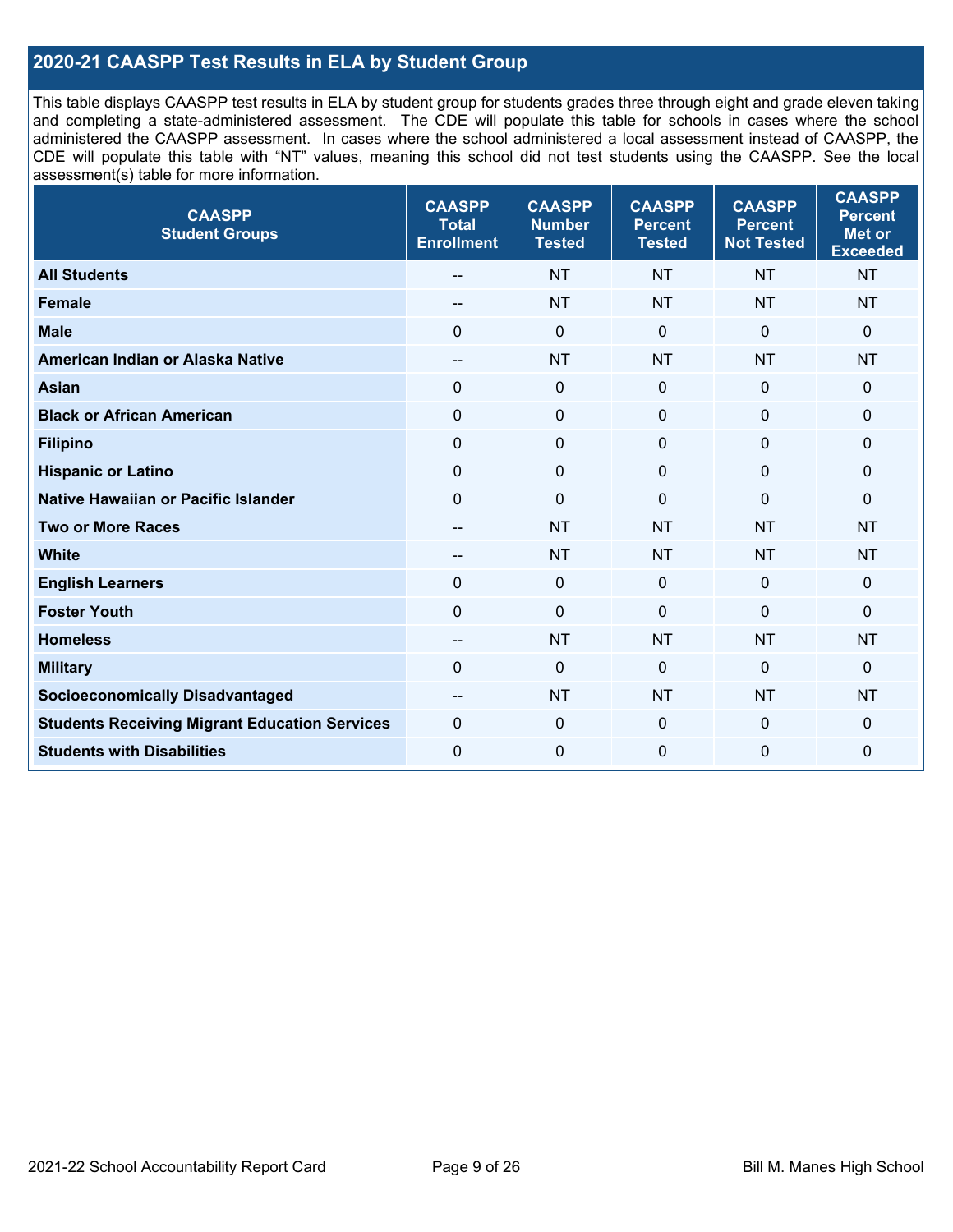## **2020-21 CAASPP Test Results in Math by Student Group**

This table displays CAASPP test results in Math by student group for students grades three through eight and grade eleven taking and completing a state-administered assessment. The CDE will populate this table for schools in cases where the school administered the CAASPP assessment. In cases where the school administered a local assessment instead of CAASPP, the CDE will populate this table with "NT" values, meaning this school did not test students using the CAASPP. See the local assessment(s) table for more information.

| <b>CAASPP</b><br><b>Student Groups</b>               | <b>CAASPP</b><br><b>Total</b><br><b>Enrollment</b> | <b>CAASPP</b><br><b>Number</b><br><b>Tested</b> | <b>CAASPP</b><br><b>Percent</b><br><b>Tested</b> | <b>CAASPP</b><br><b>Percent</b><br><b>Not Tested</b> | <b>CAASPP</b><br><b>Percent</b><br><b>Met or</b><br><b>Exceeded</b> |
|------------------------------------------------------|----------------------------------------------------|-------------------------------------------------|--------------------------------------------------|------------------------------------------------------|---------------------------------------------------------------------|
| <b>All Students</b>                                  |                                                    | <b>NT</b>                                       | <b>NT</b>                                        | <b>NT</b>                                            | <b>NT</b>                                                           |
| <b>Female</b>                                        |                                                    | <b>NT</b>                                       | <b>NT</b>                                        | <b>NT</b>                                            | <b>NT</b>                                                           |
| <b>Male</b>                                          | $\Omega$                                           | $\mathbf 0$                                     | $\mathbf 0$                                      | $\mathbf 0$                                          | $\mathbf{0}$                                                        |
| American Indian or Alaska Native                     | --                                                 | <b>NT</b>                                       | <b>NT</b>                                        | <b>NT</b>                                            | <b>NT</b>                                                           |
| <b>Asian</b>                                         | $\mathbf 0$                                        | $\boldsymbol{0}$                                | $\mathbf 0$                                      | $\mathbf 0$                                          | $\mathbf 0$                                                         |
| <b>Black or African American</b>                     | $\mathbf{0}$                                       | $\mathbf 0$                                     | $\Omega$                                         | $\Omega$                                             | $\mathbf 0$                                                         |
| <b>Filipino</b>                                      | $\mathbf 0$                                        | $\mathbf 0$                                     | $\mathbf{0}$                                     | $\mathbf 0$                                          | 0                                                                   |
| <b>Hispanic or Latino</b>                            | $\mathbf 0$                                        | $\mathbf 0$                                     | $\mathbf 0$                                      | $\mathbf 0$                                          | $\mathbf 0$                                                         |
| <b>Native Hawaiian or Pacific Islander</b>           | $\mathbf 0$                                        | $\boldsymbol{0}$                                | $\mathbf 0$                                      | $\Omega$                                             | $\mathbf 0$                                                         |
| <b>Two or More Races</b>                             | $\overline{\phantom{a}}$                           | <b>NT</b>                                       | <b>NT</b>                                        | <b>NT</b>                                            | <b>NT</b>                                                           |
| <b>White</b>                                         | --                                                 | <b>NT</b>                                       | <b>NT</b>                                        | <b>NT</b>                                            | <b>NT</b>                                                           |
| <b>English Learners</b>                              | $\mathbf{0}$                                       | $\mathbf 0$                                     | $\mathbf{0}$                                     | $\mathbf{0}$                                         | $\mathbf 0$                                                         |
| <b>Foster Youth</b>                                  | 0                                                  | $\mathbf 0$                                     | $\mathbf{0}$                                     | $\mathbf{0}$                                         | $\mathbf 0$                                                         |
| <b>Homeless</b>                                      | --                                                 | <b>NT</b>                                       | <b>NT</b>                                        | <b>NT</b>                                            | <b>NT</b>                                                           |
| <b>Military</b>                                      | 0                                                  | 0                                               | $\mathbf{0}$                                     | 0                                                    | $\mathbf 0$                                                         |
| <b>Socioeconomically Disadvantaged</b>               | $- -$                                              | <b>NT</b>                                       | <b>NT</b>                                        | <b>NT</b>                                            | <b>NT</b>                                                           |
| <b>Students Receiving Migrant Education Services</b> | $\mathbf 0$                                        | $\mathbf 0$                                     | $\mathbf 0$                                      | 0                                                    | $\mathbf 0$                                                         |
| <b>Students with Disabilities</b>                    | 0                                                  | $\boldsymbol{0}$                                | $\Omega$                                         | 0                                                    | 0                                                                   |

## **2020-21 Local Assessment Test Results in ELA by Student Group**

This table displays Local Assessment test results in ELA by student group for students grades three through eight and grade eleven. LEAs/schools will populate this table for schools in cases where the school administered a local assessment. In cases where the school administered the CAASPP assessment, LEAs/schools will populate this table with "N/A" values in all cells, meaning this table is Not Applicable for this school.

| <b>All Students</b> | 14 | N/A | N/A | N/A | N/A |
|---------------------|----|-----|-----|-----|-----|
| Female              |    | N/A | N/A | N/A | N/A |
| <b>Male</b>         |    | N/A | N/A | N/A | N/A |
| <b>All Students</b> |    | N/A | N/A | N/A | N/A |
| Female              |    | N/A | N/A | N/A | N/A |
| <b>Male</b>         |    | N/A | N/A | N/A | N/A |
| <b>All Students</b> |    | N/A | N/A | N/A | N/A |
| Female              |    | N/A | N/A | N/A | N/A |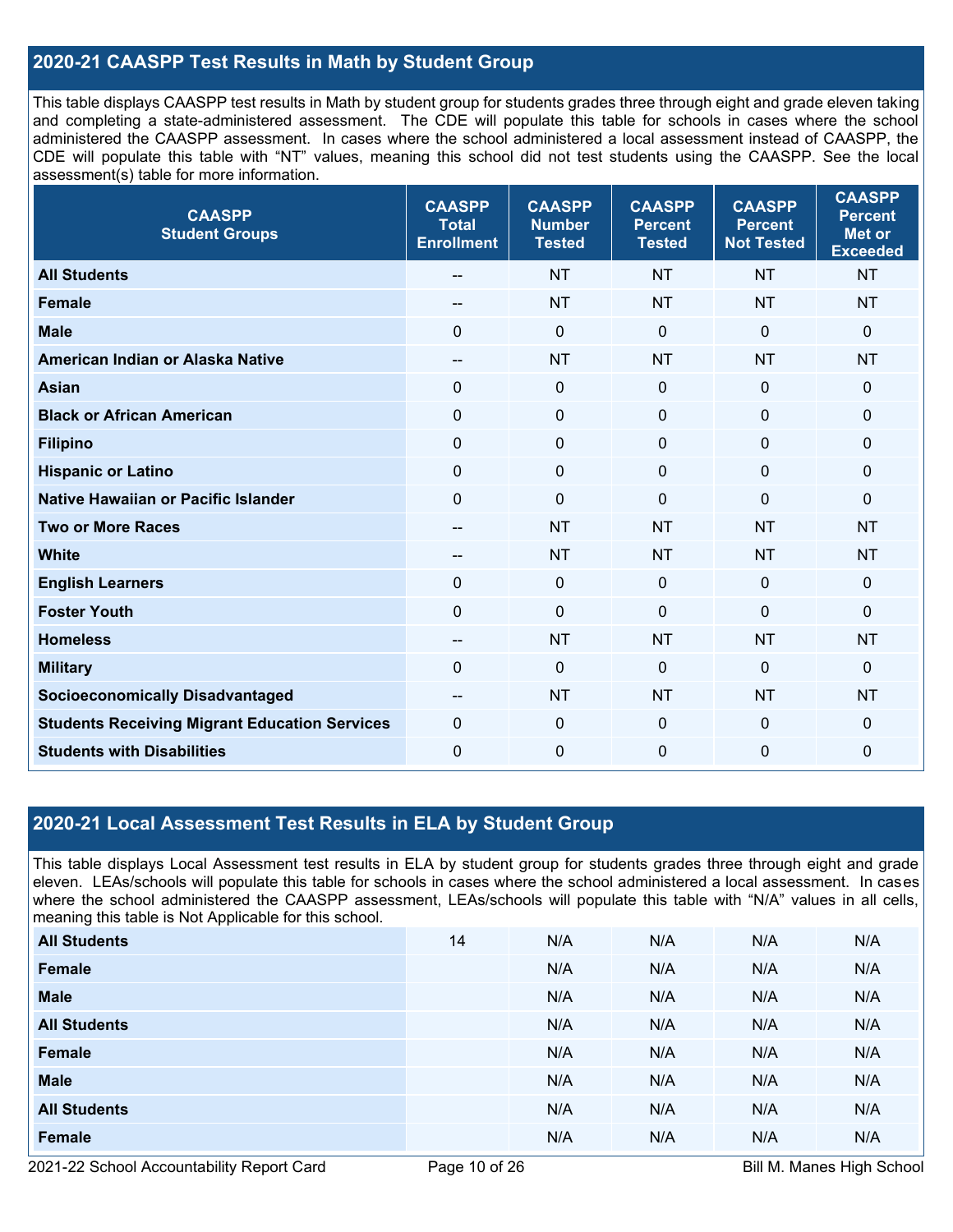| <b>Male</b>                                                                                |  | N/A | N/A | N/A | N/A |  |  |
|--------------------------------------------------------------------------------------------|--|-----|-----|-----|-----|--|--|
| <b>All Students</b>                                                                        |  | N/A | N/A | N/A | N/A |  |  |
| <b>Female</b>                                                                              |  | N/A | N/A | N/A | N/A |  |  |
| <b>Male</b>                                                                                |  | N/A | N/A | N/A | N/A |  |  |
| <b>All Students</b>                                                                        |  | N/A | N/A | N/A | N/A |  |  |
| <b>Female</b>                                                                              |  | N/A | N/A | N/A | N/A |  |  |
| <b>Male</b>                                                                                |  | N/A | N/A | N/A | N/A |  |  |
| *At or above the grade-level standard in the context of the local assessment administered. |  |     |     |     |     |  |  |

## **2020-21 Local Assessment Test Results in Math by Student Group**

This table displays Local Assessment test results in Math by student group for students grades three through eight and grade eleven. LEAs/schools will populate this table for schools in cases where the school administered a local assessment. In cases where the school administered the CAASPP assessment, LEAs/schools will populate this table with "N/A" values in all cells, meaning this table is Not Applicable for this school.

| <b>All Students</b>                                                                        |  | N/A | N/A | N/A | N/A |  |  |
|--------------------------------------------------------------------------------------------|--|-----|-----|-----|-----|--|--|
| Female                                                                                     |  | N/A | N/A | N/A | N/A |  |  |
| <b>Male</b>                                                                                |  | N/A | N/A | N/A | N/A |  |  |
| <b>All Students</b>                                                                        |  | N/A | N/A | N/A | N/A |  |  |
| <b>Female</b>                                                                              |  | N/A | N/A | N/A | N/A |  |  |
| <b>Male</b>                                                                                |  | N/A | N/A | N/A | N/A |  |  |
| <b>All Students</b>                                                                        |  | N/A | N/A | N/A | N/A |  |  |
| <b>Female</b>                                                                              |  | N/A | N/A | N/A | N/A |  |  |
| <b>Male</b>                                                                                |  | N/A | N/A | N/A | N/A |  |  |
| <b>All Students</b>                                                                        |  | N/A | N/A | N/A | N/A |  |  |
| Female                                                                                     |  | N/A | N/A | N/A | N/A |  |  |
| <b>Male</b>                                                                                |  | N/A | N/A | N/A | N/A |  |  |
| <b>All Students</b>                                                                        |  | N/A | N/A | N/A | N/A |  |  |
| Female                                                                                     |  | N/A | N/A | N/A | N/A |  |  |
| <b>Male</b>                                                                                |  | N/A | N/A | N/A | N/A |  |  |
| *At or above the grade-level standard in the context of the local assessment administered. |  |     |     |     |     |  |  |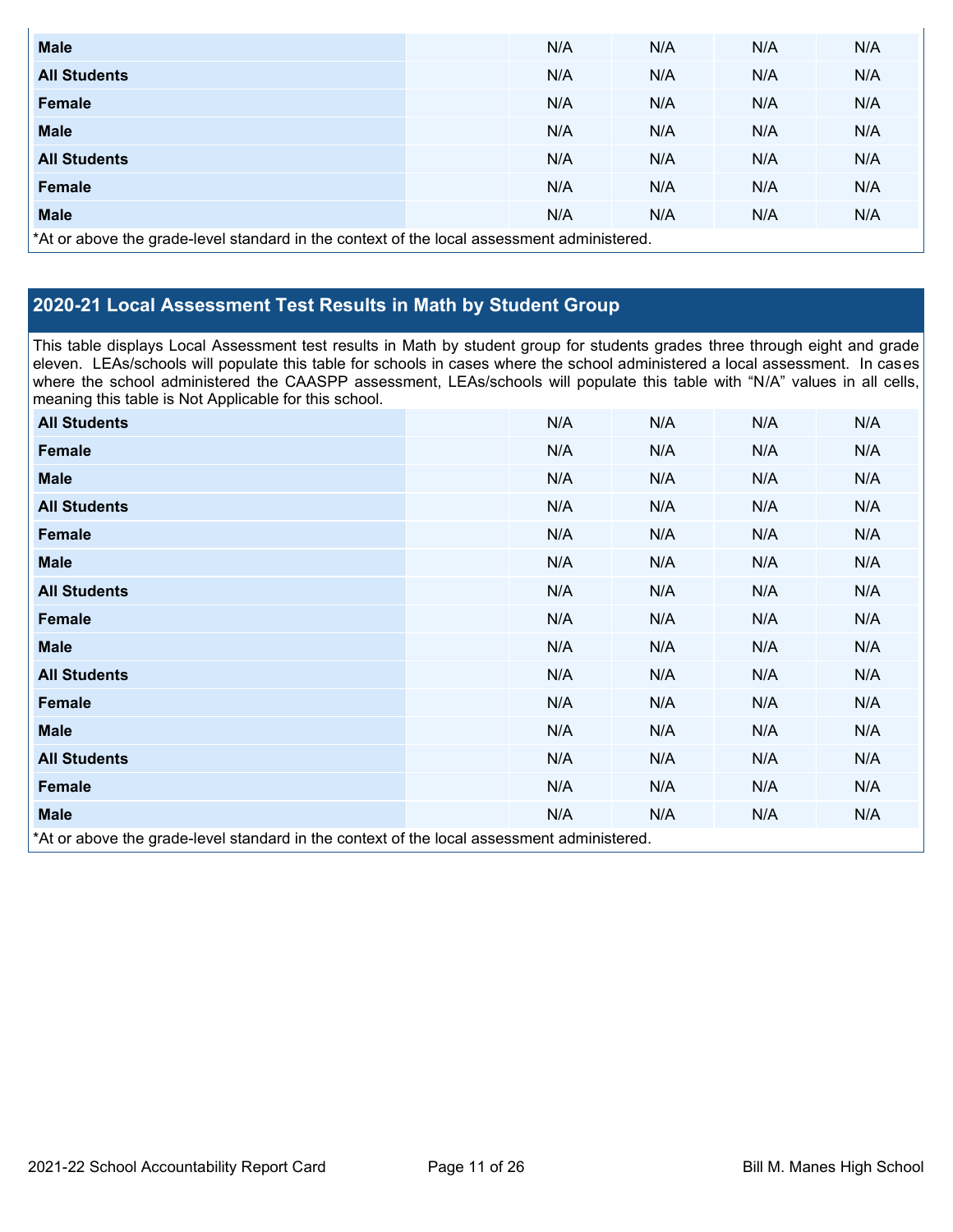## **CAASPP Test Results in Science for All Students**

This table displays the percentage of all students grades five, eight, and High School meeting or exceeding the State Standard.

The 2019-2020 data cells with N/A values indicate that the 2019-2020 data are not available due to the COVID-19 pandemic and resulting summative testing suspension. The Executive Order N-30-20 was issued which waived the assessment, accountability, and reporting requirements for the 2019-2020 school year.

For any 2020-2021 data cells with N/T values indicate that this school did not test students using the CAASPP Science.

| <b>Subject</b>                                  | <b>School</b> | <b>School</b> | <b>District</b> | District. | <b>State</b> | <b>State</b> |
|-------------------------------------------------|---------------|---------------|-----------------|-----------|--------------|--------------|
|                                                 | 2019-20       | 2020-21       | 2019-20         | 2020-21   | 2019-20      | 2020-21      |
| <b>Science</b><br>(grades 5, 8 and high school) | N/A           | NT            | N/A             | 0.99      | N/A          | 28.72        |

## **2020-21 CAASPP Test Results in Science by Student Group**

This table displays CAASPP test results in Science by student group for students grades five, eight, and High School. For any data cells with N/T values indicate that this school did not test students using the CAASPP Science.

| <b>Student Group</b>                                 | <b>Total</b><br><b>Enrollment</b> | <b>Number</b><br><b>Tested</b> | <b>Percent</b><br><b>Tested</b> | <b>Percent</b><br><b>Not Tested</b> | <b>Percent</b><br><b>Met or</b><br><b>Exceeded</b> |
|------------------------------------------------------|-----------------------------------|--------------------------------|---------------------------------|-------------------------------------|----------------------------------------------------|
| <b>All Students</b>                                  | 12                                | <b>NT</b>                      | <b>NT</b>                       | <b>NT</b>                           | <b>NT</b>                                          |
| <b>Female</b>                                        | --                                | <b>NT</b>                      | <b>NT</b>                       | <b>NT</b>                           | <b>NT</b>                                          |
| <b>Male</b>                                          | --                                | <b>NT</b>                      | <b>NT</b>                       | <b>NT</b>                           | <b>NT</b>                                          |
| American Indian or Alaska Native                     | --                                | <b>NT</b>                      | <b>NT</b>                       | <b>NT</b>                           | <b>NT</b>                                          |
| <b>Asian</b>                                         | 0                                 | $\mathbf 0$                    | $\mathbf 0$                     | $\mathbf 0$                         | $\mathbf 0$                                        |
| <b>Black or African American</b>                     | 0                                 | $\pmb{0}$                      | $\mathbf 0$                     | $\mathbf 0$                         | $\pmb{0}$                                          |
| <b>Filipino</b>                                      | 0                                 | $\mathbf 0$                    | $\mathbf{0}$                    | $\Omega$                            | $\mathbf{0}$                                       |
| <b>Hispanic or Latino</b>                            | $\overline{\phantom{m}}$          | <b>NT</b>                      | <b>NT</b>                       | <b>NT</b>                           | <b>NT</b>                                          |
| Native Hawaiian or Pacific Islander                  | 0                                 | $\mathbf 0$                    | $\Omega$                        | $\Omega$                            | $\mathbf 0$                                        |
| <b>Two or More Races</b>                             | --                                | <b>NT</b>                      | <b>NT</b>                       | <b>NT</b>                           | <b>NT</b>                                          |
| <b>White</b>                                         | $\Omega$                          | 0                              | $\mathbf{0}$                    | $\mathbf{0}$                        | $\mathbf{0}$                                       |
| <b>English Learners</b>                              | $\sim$                            | <b>NT</b>                      | <b>NT</b>                       | <b>NT</b>                           | <b>NT</b>                                          |
| <b>Foster Youth</b>                                  | 0                                 | $\mathbf 0$                    | $\mathbf 0$                     | $\mathbf 0$                         | $\mathbf 0$                                        |
| <b>Homeless</b>                                      | 0                                 | $\pmb{0}$                      | $\mathbf 0$                     | 0                                   | $\mathbf 0$                                        |
| <b>Military</b>                                      | 0                                 | 0                              | $\mathbf{0}$                    | $\Omega$                            | $\mathbf 0$                                        |
| <b>Socioeconomically Disadvantaged</b>               | --                                | <b>NT</b>                      | <b>NT</b>                       | <b>NT</b>                           | <b>NT</b>                                          |
| <b>Students Receiving Migrant Education Services</b> | $\Omega$                          | 0                              | $\Omega$                        | $\Omega$                            | $\mathbf{0}$                                       |
| <b>Students with Disabilities</b>                    | --                                | <b>NT</b>                      | <b>NT</b>                       | <b>NT</b>                           | <b>NT</b>                                          |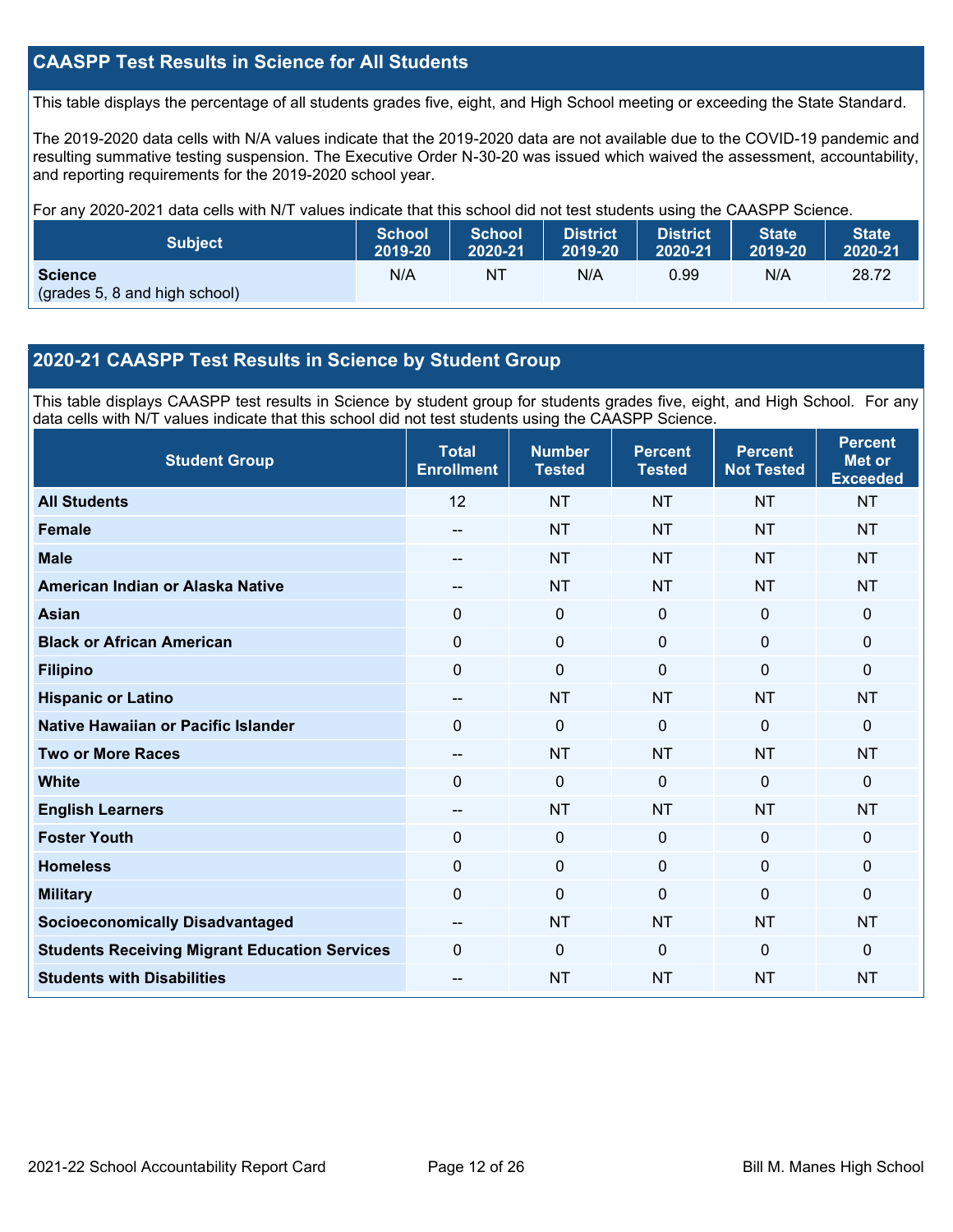## **2020-21 Career Technical Education Programs**

It is the goal of Bill Manes High School that students understand the importance of academic subjects and experience how employees apply subject learning to work situations. The school's programs focus on preparing students to think conceptually, communicate effectively, and apply skills in real-world contexts. Curriculum and instructional strategies that foster critical thinking, problem solving, leadership, and academic skills are consistently taught to the students to ensure work-readiness skills.

Students have the opportunity to shadow professionals and take employment with local businesses to receive hands-on work experience. Students are also offered the opportunity to participate in the Ag Programs located at SPVHS as part of their CTE pathway participation.

## **2020-21 Career Technical Education (CTE) Participation**

| <b>Measure</b>                                                                                                                    | <b>CTE Program Participation</b> |
|-----------------------------------------------------------------------------------------------------------------------------------|----------------------------------|
| Number of Pupils Participating in CTE                                                                                             |                                  |
| Percent of Pupils that Complete a CTE Program and Earn a High School Diploma                                                      |                                  |
| Percent of CTE Courses that are Sequenced or Articulated Between the School and<br><b>Institutions of Postsecondary Education</b> |                                  |

## **Course Enrollment/Completion**

This table displays the course enrollment/completion of University of California (UC) and/or California State University (CSU) admission requirements.

| <b>UC/CSU Course Measure</b>                                                | <b>Percent</b>   |
|-----------------------------------------------------------------------------|------------------|
| 2020-2021 Pupils Enrolled in Courses Required for UC/CSU Admission          | 100 <sup>°</sup> |
| 2019-2020 Graduates Who Completed All Courses Required for UC/CSU Admission | $\mathbf{U}$     |

# **B. Pupil Outcomes State Priority: Other Pupil Outcomes**

The SARC provides the following information relevant to the State priority: Other Pupil Outcomes (Priority 8): Pupil outcomes in the subject area of physical education.

## **2020-21 California Physical Fitness Test Results**

Due to the COVID-19 crisis, the Physical Fitness Test was suspended during the 2020-2021 school year and therefore no data are reported and each cell in this table is populated with "N/A."

| <b>Grade Level</b> | Four of Six Fitness Standards   Five of Six Fitness Standards |     | <b>Percentage of Students Meeting   Percentage of Students Meeting   Percentage of Students Meeting  </b><br><b>Six of Six Fitness Standards</b> |
|--------------------|---------------------------------------------------------------|-----|--------------------------------------------------------------------------------------------------------------------------------------------------|
| Grade 5            | N/A                                                           | N/A | N/A                                                                                                                                              |
| Grade 7            | N/A                                                           | N/A | N/A                                                                                                                                              |
| Grade 9            | N/A                                                           | N/A | N/A                                                                                                                                              |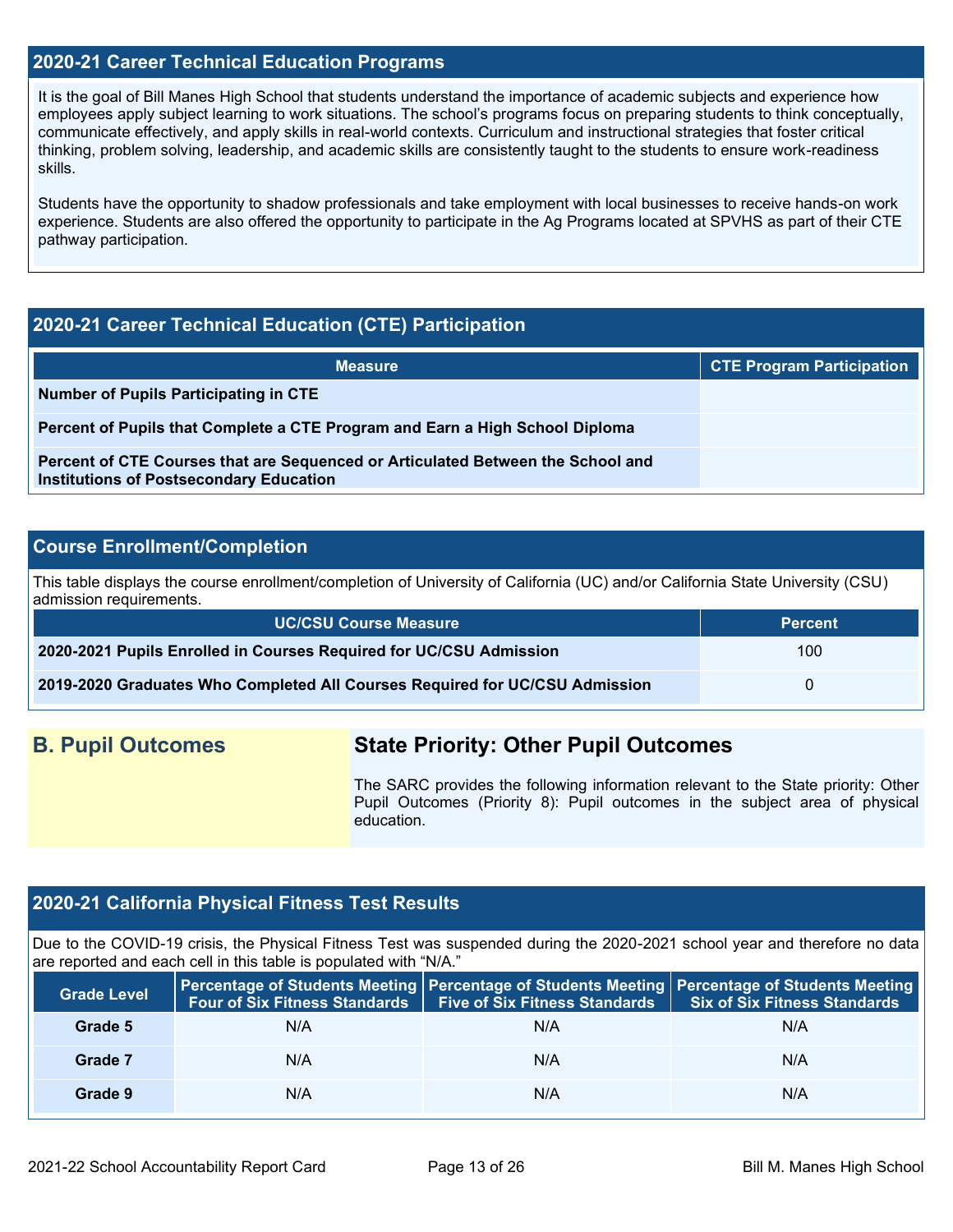# **C. Engagement State Priority: Parental Involvement**

The SARC provides the following information relevant to the State priority: Parental Involvement (Priority 3): Efforts the school district makes to seek parent input in making decisions regarding the school district and at each school site.

## **2021-22 Opportunities for Parental Involvement**

Parents and the community are supportive of the educational programs at Bill Manes High School. Due to our small, geographically isolated location, we have had several generation earn their diplomas at Bill Manes. As our enrollment numbers are generally below 20 students, parents participate in district-wide committees.

Parents may participate in the District English Learner Advisory Committee, the Migrant Parent Advisory Committee, District Indian Parent Advisory Committee, School Site Council, and all other District Sponsored training and committees.

# **C. Engagement State Priority: Pupil Engagement**

The SARC provides the following information relevant to the State priority: Pupil Engagement (Priority 5):

- High school dropout rates;
- High school graduation rates; and
- Chronic Absenteeism

## **Dropout Rate and Graduation Rate (Four-Year Cohort Rate)**

| <b>Indicator</b>       | <b>School</b><br>2018-19 | <b>School</b><br>2019-20 | School District<br>2020-21 | 2018-19 | District District<br>2019-20 2020-21 |      | State  <br>2018-19 | <b>State</b><br>$ 2019-20 $ | <b>State</b><br>2020-21 |
|------------------------|--------------------------|--------------------------|----------------------------|---------|--------------------------------------|------|--------------------|-----------------------------|-------------------------|
| <b>Dropout Rate</b>    | $\mathbf{u}$             | 19.2                     | 9.1                        | 3.8     | 7.7                                  | 9.3  | 9.0                | 8.9                         | 9.4                     |
| <b>Graduation Rate</b> | $- -$                    | 42.3                     | 63.6                       | 81.1    | 72.3                                 | 75.9 | 84.5               | 84.2                        | 83.6                    |

## **2020-21 Graduation Rate by Student Group (Four-Year Cohort Rate)**

This table displays the 2020-21 graduation rate by student group. For information on the Four-Year Adjusted Cohort Graduation Rate (ACGR), visit the CDE Adjusted Cohort Graduation Rate web page at [www.cde.ca.gov/ds/ad/acgrinfo.asp.](http://www.cde.ca.gov/ds/ad/acgrinfo.asp)

| <b>Student Group</b>             | <b>Number of</b><br><b>Students in Cohort</b> | Number of<br><b>Cohort Graduates</b> | <b>Cohort</b><br><b>Graduation Rate</b> |
|----------------------------------|-----------------------------------------------|--------------------------------------|-----------------------------------------|
| <b>All Students</b>              | 22                                            | 14                                   | 63.6                                    |
| <b>Female</b>                    | $- -$                                         | --                                   | $\sim$ $\sim$                           |
| <b>Male</b>                      | 12                                            | 9                                    | 75.0                                    |
| American Indian or Alaska Native | 14                                            | 9                                    | 64.3                                    |
| Asian                            | 0                                             | 0                                    | 0.00                                    |
| <b>Black or African American</b> | $\Omega$                                      | 0                                    | 0.00                                    |
| <b>Filipino</b>                  | 0                                             | 0                                    | 0.00                                    |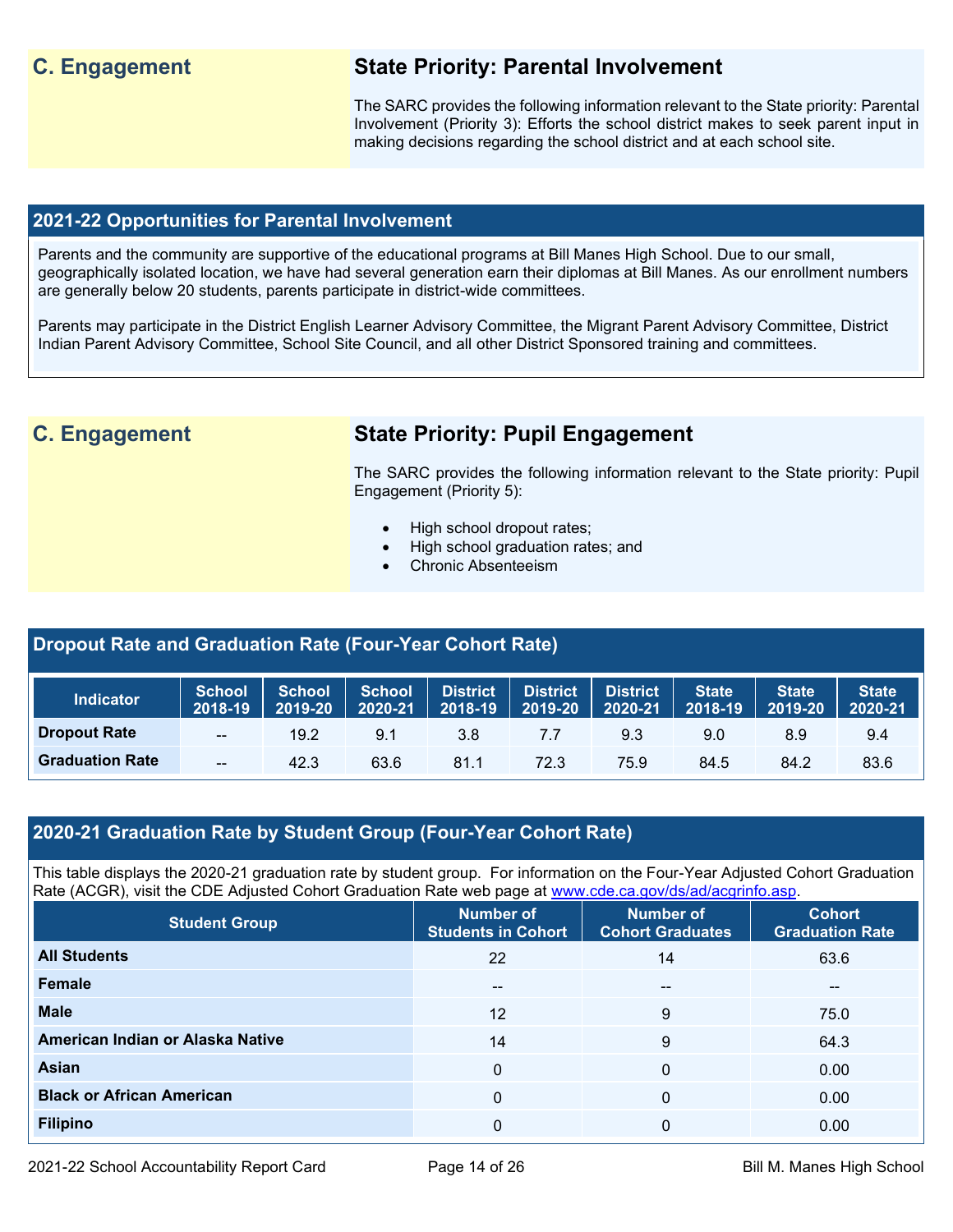| <b>Hispanic or Latino</b>                            | $- -$        | --           | --   |
|------------------------------------------------------|--------------|--------------|------|
| Native Hawaiian or Pacific Islander                  | $\mathbf{0}$ | $\Omega$     | 0.00 |
| <b>Two or More Races</b>                             | $- -$        | --           | --   |
| <b>White</b>                                         | $\mathbf{0}$ | $\mathbf{0}$ | 0.00 |
| <b>English Learners</b>                              | $- -$        | --           | --   |
| <b>Foster Youth</b>                                  | 0.0          | 0.0          | 0.0  |
| <b>Homeless</b>                                      | $- -$        | --           | --   |
| <b>Socioeconomically Disadvantaged</b>               | 22           | 14           | 63.6 |
| <b>Students Receiving Migrant Education Services</b> | $- -$        | --           | --   |
| <b>Students with Disabilities</b>                    | --           | --           | --   |

# **2020-21 Chronic Absenteeism by Student Group**

| <b>Student Group</b>                                 | <b>Cumulative</b><br><b>Enrollment</b> | <b>Chronic</b><br><b>Absenteeism</b><br><b>Eligible Enrollment</b> | <b>Chronic</b><br><b>Absenteeism</b><br><b>Count</b> | <b>Chronic</b><br><b>Absenteeism</b><br><b>Rate</b> |
|------------------------------------------------------|----------------------------------------|--------------------------------------------------------------------|------------------------------------------------------|-----------------------------------------------------|
| <b>All Students</b>                                  | 25                                     | 20                                                                 | $\Omega$                                             | 0.0                                                 |
| <b>Female</b>                                        | 12                                     | 10                                                                 | $\Omega$                                             | 0.0                                                 |
| <b>Male</b>                                          | 13                                     | 10 <sup>1</sup>                                                    | $\Omega$                                             | 0.0                                                 |
| American Indian or Alaska Native                     | 15                                     | 13                                                                 | $\Omega$                                             | 0.0                                                 |
| <b>Asian</b>                                         | $\mathbf{0}$                           | 0                                                                  | 0                                                    | 0.0                                                 |
| <b>Black or African American</b>                     | $\Omega$                               | $\Omega$                                                           | 0                                                    | 0.0                                                 |
| <b>Filipino</b>                                      | $\mathbf{0}$                           | 0                                                                  | $\Omega$                                             | 0.0                                                 |
| <b>Hispanic or Latino</b>                            | $\overline{4}$                         | 4                                                                  | $\Omega$                                             | 0.0                                                 |
| Native Hawaiian or Pacific Islander                  | $\Omega$                               | $\mathbf{0}$                                                       | $\Omega$                                             | 0.0                                                 |
| <b>Two or More Races</b>                             | 3                                      | 1                                                                  | 0                                                    | 0.0                                                 |
| <b>White</b>                                         | 3                                      | $\overline{2}$                                                     | $\Omega$                                             | 0.0                                                 |
| <b>English Learners</b>                              | $\overline{2}$                         | $\overline{2}$                                                     | $\Omega$                                             | 0.0                                                 |
| <b>Foster Youth</b>                                  | $\Omega$                               | $\Omega$                                                           | $\Omega$                                             | 0.0                                                 |
| <b>Homeless</b>                                      | 1                                      | 1                                                                  | $\mathbf{0}$                                         | 0.0                                                 |
| <b>Socioeconomically Disadvantaged</b>               | 22                                     | 18                                                                 | 0                                                    | 0.0                                                 |
| <b>Students Receiving Migrant Education Services</b> | $\mathbf{0}$                           | $\mathbf{0}$                                                       | $\Omega$                                             | 0.0                                                 |
| <b>Students with Disabilities</b>                    | 8                                      | 4                                                                  | 0                                                    | 0.0                                                 |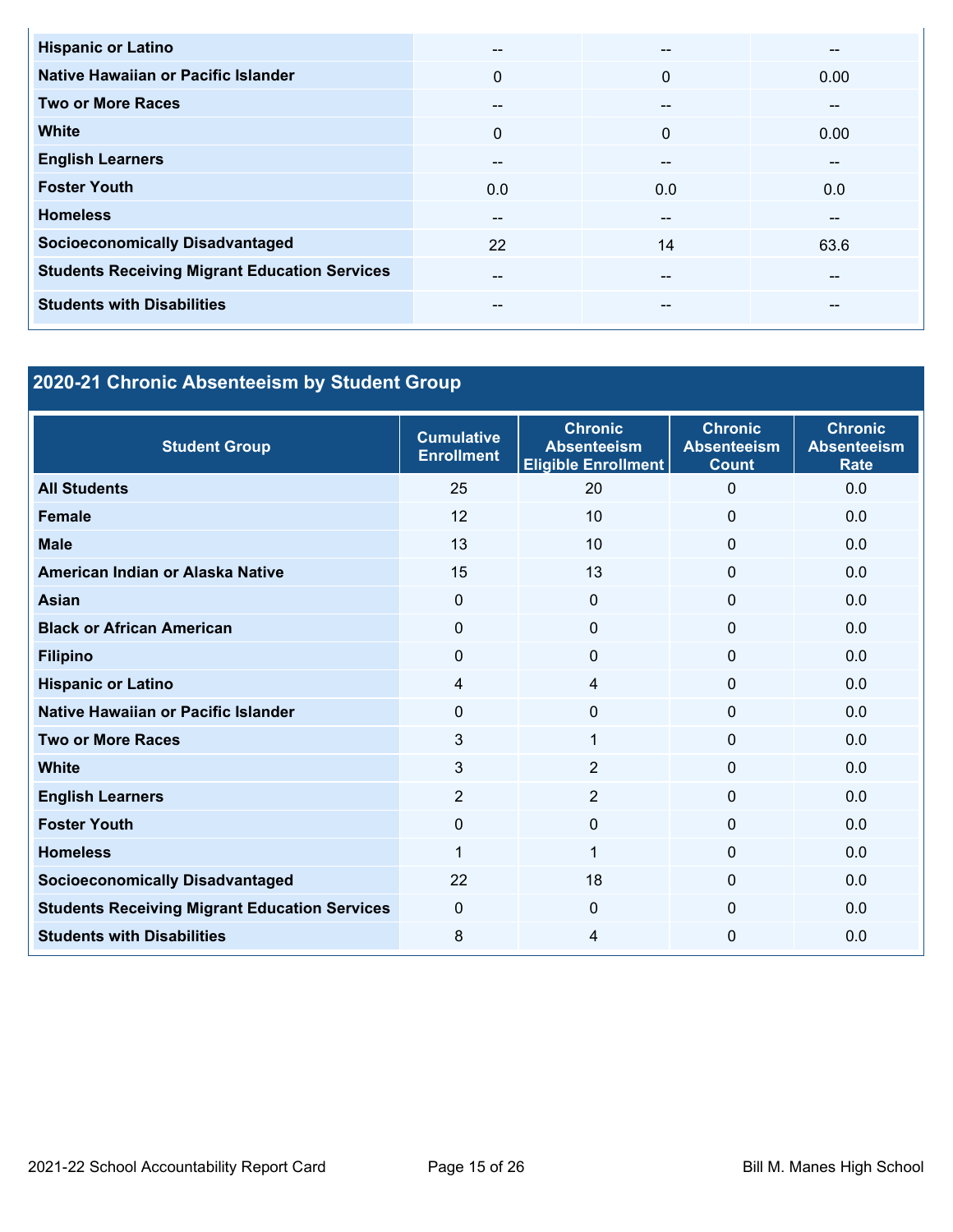# **C. Engagement State Priority: School Climate**

The SARC provides the following information relevant to the State priority: School Climate (Priority 6):

- Pupil suspension rates;
- Pupil expulsion rates; and
- Other local measures on the sense of safety

## **Suspensions and Expulsions**

This table displays suspensions and expulsions data collected between July through June, each full school year respectively. Data collected during the 2020-21 school year may not be comparable to earlier years of this collection due to differences in learning mode instruction in response to the COVID-19 pandemic.

| <b>Subject</b>     | <b>School</b><br>2018-19 | <b>School</b><br>2020-21 | <b>District</b><br>2018-19 | <b>District</b><br>2020-21 | <b>State</b><br>2018-19 | <b>State</b><br>2020-21 |
|--------------------|--------------------------|--------------------------|----------------------------|----------------------------|-------------------------|-------------------------|
| <b>Suspensions</b> | 10.00                    | 0.00                     | 25.92                      | 0.00                       | 3.47                    | 0.20                    |
| <b>Expulsions</b>  | 0.00                     | 0.00                     | 0.92                       | 0.00                       | 0.08                    | 0.00                    |

This table displays suspensions and expulsions data collected between July through February, partial school year due to the COVID-19 pandemic. The 2019-2020 suspensions and expulsions rate data are not comparable to other year data because the 2019-2020 school year is a partial school year due to the COVID-19 crisis. As such, it would be inappropriate to make any comparisons in rates of suspensions and expulsions in the 2019-2020 school year compared to other school years.

| <b>Subject</b>     | <b>School</b><br>2019-20 | <b>District</b><br>2019-20 | <b>State</b><br>2019-20 |
|--------------------|--------------------------|----------------------------|-------------------------|
| <b>Suspensions</b> | 2.50                     | 6.32                       | 2.45                    |
| <b>Expulsions</b>  | 0.00                     | 0.00                       | 0.05                    |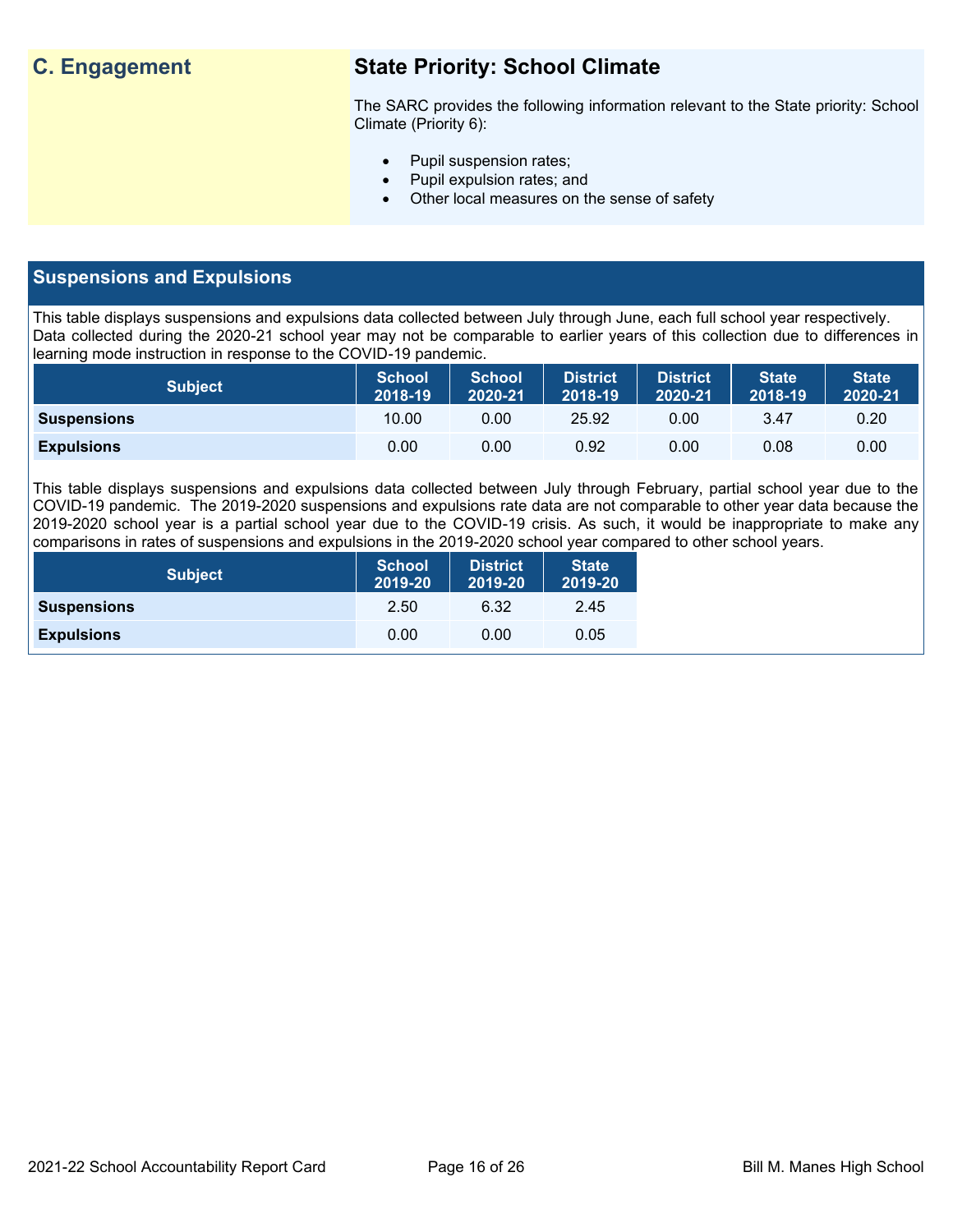## **2020-21 Suspensions and Expulsions by Student Group**

| <b>Student Group</b>                                 | <b>Suspensions Rate</b> | <b>Expulsions Rate</b> |
|------------------------------------------------------|-------------------------|------------------------|
| <b>All Students</b>                                  | 0.00                    | 0.00                   |
| <b>Female</b>                                        | 0.00                    | 0.00                   |
| <b>Male</b>                                          | 0.00                    | 0.00                   |
| American Indian or Alaska Native                     | 0.00                    | 0.00                   |
| <b>Asian</b>                                         | 0.00                    | 0.00                   |
| <b>Black or African American</b>                     | 0.00                    | 0.00                   |
| <b>Filipino</b>                                      | 0.00                    | 0.00                   |
| <b>Hispanic or Latino</b>                            | 0.00                    | 0.00                   |
| Native Hawaiian or Pacific Islander                  | 0.00                    | 0.00                   |
| <b>Two or More Races</b>                             | 0.00                    | 0.00                   |
| <b>White</b>                                         | 0.00                    | 0.00                   |
| <b>English Learners</b>                              | 0.00                    | 0.00                   |
| <b>Foster Youth</b>                                  | 0.00                    | 0.00                   |
| <b>Homeless</b>                                      | 0.00                    | 0.00                   |
| <b>Socioeconomically Disadvantaged</b>               | 0.00                    | 0.00                   |
| <b>Students Receiving Migrant Education Services</b> | 0.00                    | 0.00                   |
| <b>Students with Disabilities</b>                    | 0.00                    | 0.00                   |

## **2021-22 School Safety Plan**

Safety of students and staff is a primary concern of Bill Manes High School. Visitors are required to check in at the school office upon arrival and required to return to the school office upon departure. During lunch, recesses, and before and after school, school staff supervise students and school grounds to ensure a safe and orderly environment.

The comprehensive Safe School Plan was developed by the district to comply with Senate Bill 187 (SB 187) of 1997. The plan provides students and staff a means of ensuring a safe and orderly learning environment. The School Safety Plan is fully integrated with the larger plan governing SPVHS.

Bill Manes includes the following requirements of SB 187 within their safe school plans: current status of school crime; child abuse reporting procedures; disaster procedures, routine and emergency; policies related to suspension and expulsion; notification to teachers; sexual harassment policy; provision of a school-wide dress code; safe ingress and egress of pupils, parents, and school employees; safe and orderly school environment; and school rules and procedures. School transportation is provided to all BMHS students each day.

The school evaluates the plan annually and updates it as needed. Safety procedures, including elements of the Safe School Plan, are reviewed with school and district staff in the fall, at the start of each school year. The most current plan is going to the Board for review in January 2022 and then finalized in February 2022.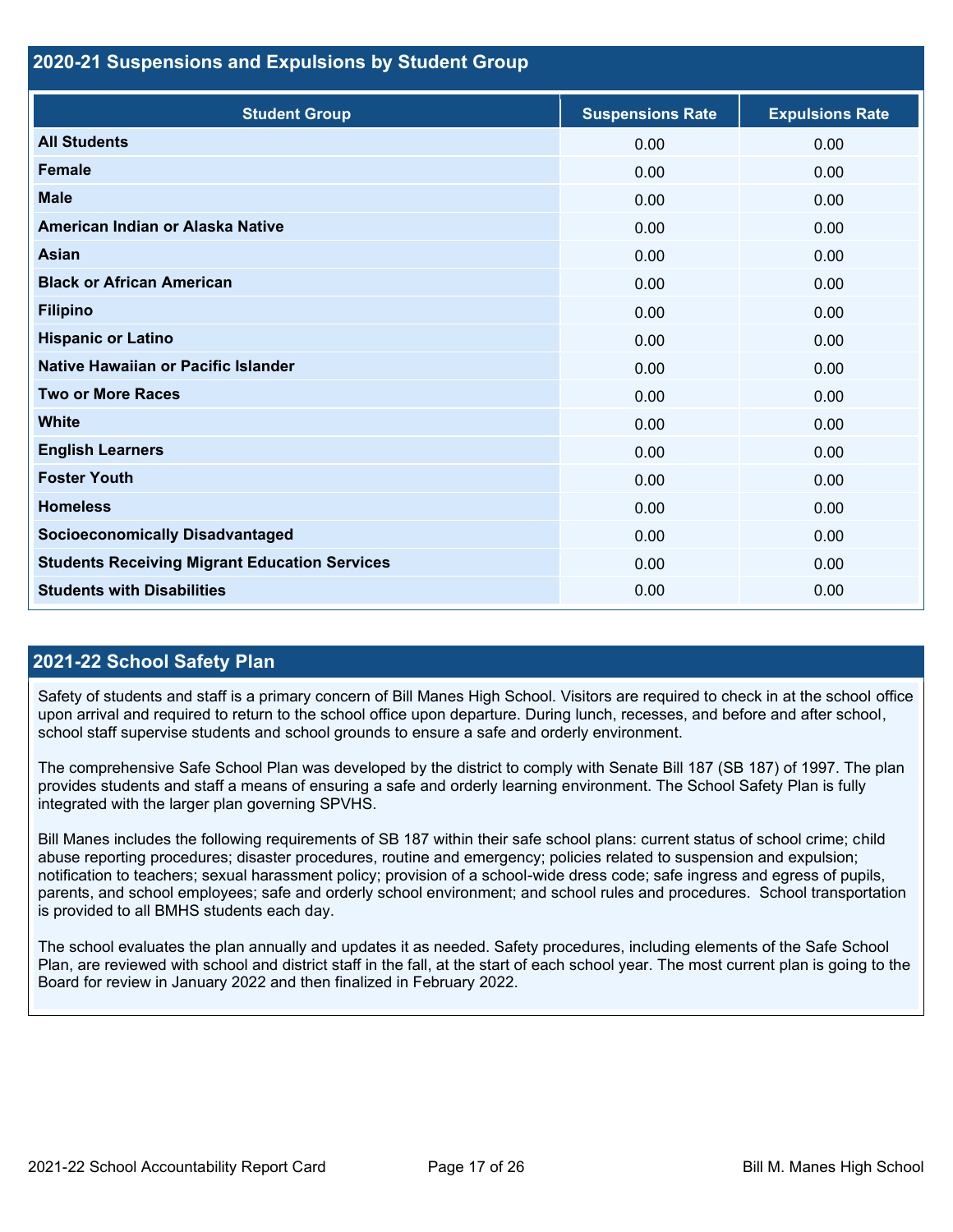## **2018-19 Secondary Average Class Size and Class Size Distribution**

This table displays the 2018-19 average class size and class size distribution. The columns titled "Number of Classes" indicates how many classes fall into each size category (a range of total students per classroom). At the secondary school level, this information is reported by subject area rather than grade level.

| <b>Subject</b>               | <b>Average</b><br><b>Class</b><br><b>Size</b> | <b>1-22 Students</b> | Number of Classes with   Number of Classes with  <br>23-32 Students | Number of Classes with<br>33+ Students |
|------------------------------|-----------------------------------------------|----------------------|---------------------------------------------------------------------|----------------------------------------|
| <b>English Language Arts</b> | 4                                             | 16                   |                                                                     |                                        |
| <b>Mathematics</b>           |                                               | 15                   |                                                                     |                                        |
| <b>Science</b>               |                                               | 5                    |                                                                     |                                        |
| <b>Social Science</b>        |                                               |                      |                                                                     |                                        |

## **2019-20 Secondary Average Class Size and Class Size Distribution**

This table displays the 2019-20 average class size and class size distribution. The columns titled "Number of Classes" indicates how many classes fall into each size category (a range of total students per classroom). At the secondary school level, this information is reported by subject area rather than grade level.

| <b>Subject</b>               | Average<br><b>Class</b><br><b>Size</b> | <b>1-22 Students</b> | Number of Classes with   Number of Classes with   Number of Classes with<br>23-32 Students | 33+ Students |
|------------------------------|----------------------------------------|----------------------|--------------------------------------------------------------------------------------------|--------------|
| <b>English Language Arts</b> | 3                                      | 18                   |                                                                                            |              |
| <b>Mathematics</b>           |                                        | 11                   |                                                                                            |              |
| <b>Science</b>               | 2                                      | 3                    |                                                                                            |              |
| <b>Social Science</b>        |                                        |                      |                                                                                            |              |

## **2020-21 Secondary Average Class Size and Class Size Distribution**

This table displays the 2020-21 average class size and class size distribution. The columns titled "Number of Classes" indicates how many classes fall into each size category (a range of total students per classroom). At the secondary school level, this information is reported by subject area rather than grade level.

| <b>Subject</b>               | Average<br><b>Class</b><br><b>Size</b> | <b>1-22 Students</b> | Number of Classes with   Number of Classes with  <br>23-32 Students | <b>Number of Classes with</b><br>33+ Students |
|------------------------------|----------------------------------------|----------------------|---------------------------------------------------------------------|-----------------------------------------------|
| <b>English Language Arts</b> |                                        | 21                   |                                                                     |                                               |
| <b>Mathematics</b>           |                                        | 10                   |                                                                     |                                               |
| <b>Science</b>               |                                        |                      |                                                                     |                                               |
| <b>Social Science</b>        |                                        |                      |                                                                     |                                               |

## **2020-21 Ratio of Pupils to Academic Counselor**

This table displays the ratio of pupils to Academic Counselor. One full time equivalent (FTE) equals one staff member working full time; one FTE could also represent two staff members who each work 50 percent of full time.

| <b>Title</b>                        | <b>Ratio</b> |
|-------------------------------------|--------------|
| <b>Pupils to Academic Counselor</b> | ახ           |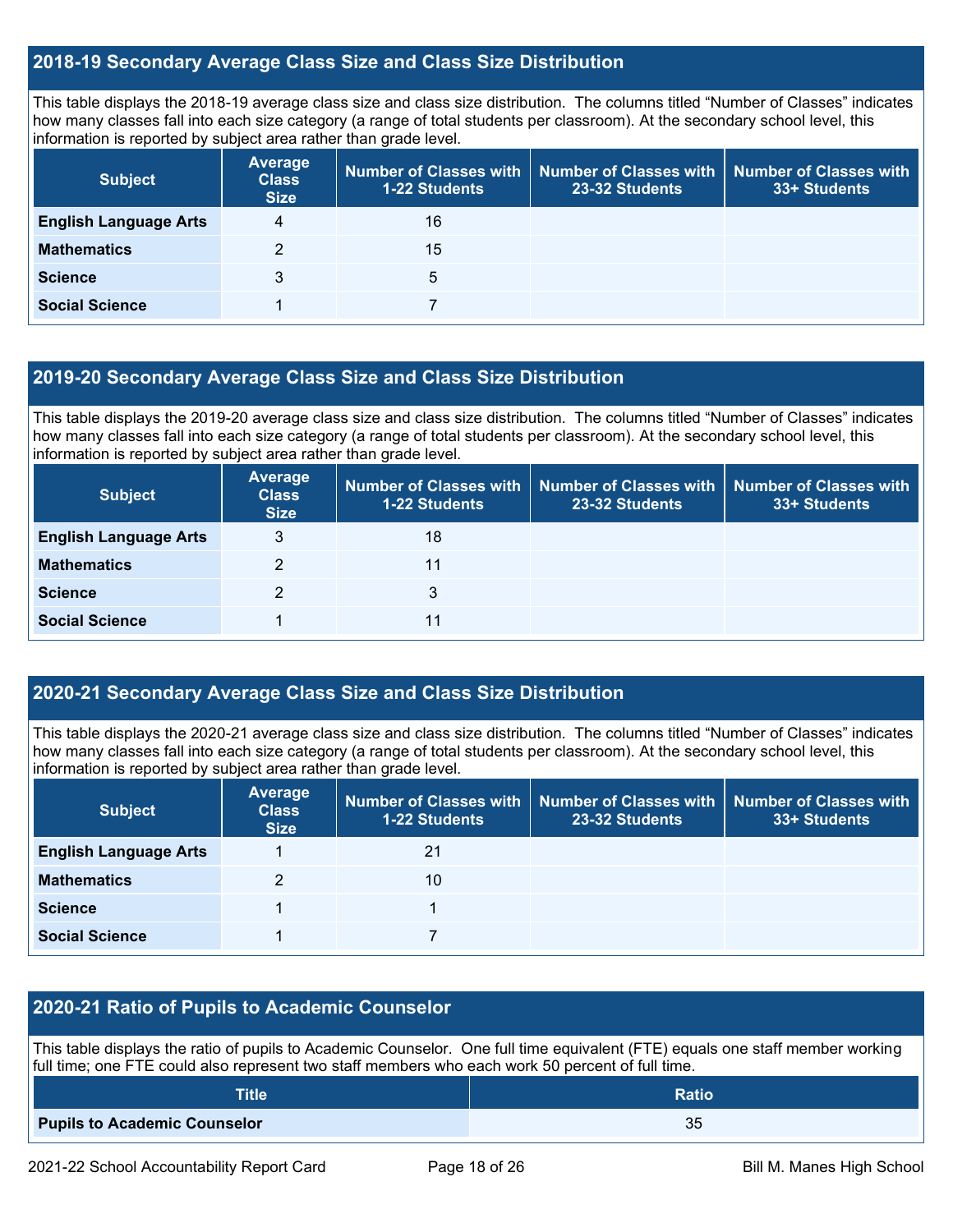## **2020-21 Student Support Services Staff**

This table displays the number of FTE support staff assigned to this school. One full time equivalent (FTE) equals one staff member working full time; one FTE could also represent two staff members who each work 50 percent of full time.

| <b>Title</b>                                                         | <b>Number of FTE Assigned to School</b> |
|----------------------------------------------------------------------|-----------------------------------------|
| <b>Counselor (Academic, Social/Behavioral or Career Development)</b> | 0.4                                     |
| Library Media Teacher (Librarian)                                    | $\Omega$                                |
| <b>Library Media Services Staff (Paraprofessional)</b>               | $\Omega$                                |
| <b>Psychologist</b>                                                  | $\mathbf{0}$                            |
| <b>Social Worker</b>                                                 | $\Omega$                                |
| <b>Speech/Language/Hearing Specialist</b>                            | $\Omega$                                |
| <b>Resource Specialist (non-teaching)</b>                            | $\mathbf{0}$                            |
| <b>Other</b>                                                         | 0.5                                     |

## **2019-20 Expenditures Per Pupil and School Site Teacher Salaries**

This table displays the 2019-20 expenditures per pupil and average teach salary for this school. Cells with N/A values do not require data.

| <b>Level</b>                                         | <b>Total</b><br><b>Expenditures</b><br><b>Per Pupil</b> | <b>Expenditures</b><br><b>Per Pupil</b><br>(Restricted) | <b>Expenditures</b><br><b>Per Pupil</b><br>(Unrestricted) | <b>Average</b><br><b>Teacher</b><br><b>Salary</b> |
|------------------------------------------------------|---------------------------------------------------------|---------------------------------------------------------|-----------------------------------------------------------|---------------------------------------------------|
| <b>School Site</b>                                   | \$9,827                                                 | \$927                                                   | \$8,900                                                   | \$62,229                                          |
| <b>District</b>                                      | N/A                                                     | N/A                                                     | \$7.537                                                   | \$81,287                                          |
| <b>Percent Difference - School Site and District</b> | N/A                                                     | N/A                                                     | 16.6                                                      | $-26.6$                                           |
| <b>State</b>                                         |                                                         |                                                         | \$8,444                                                   | \$71,544                                          |
| <b>Percent Difference - School Site and State</b>    | N/A                                                     | N/A                                                     | 5.3                                                       | $-13.9$                                           |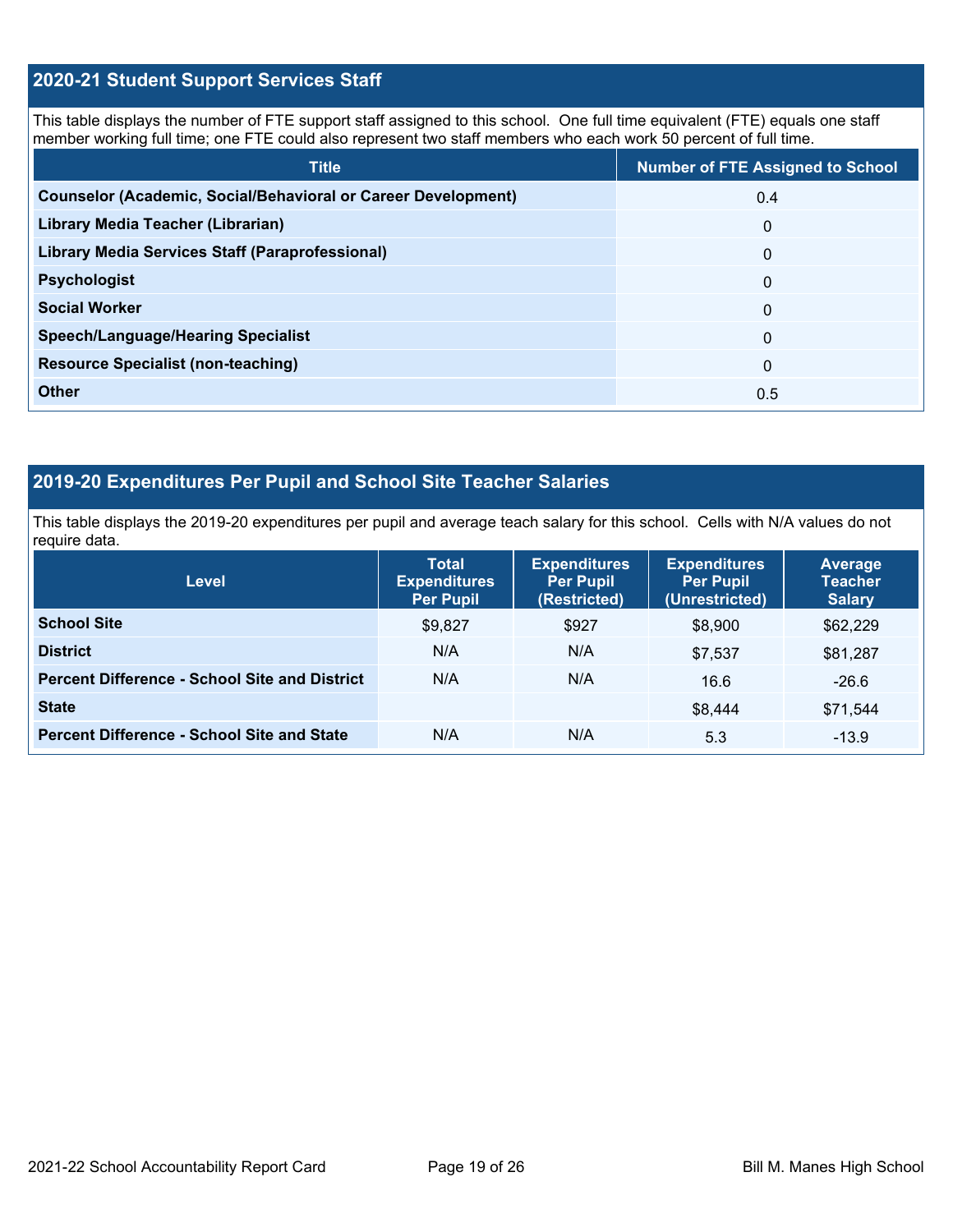## **2020-21 Types of Services Funded**

Based on 2020-21 audited financial statements, San Pasqual Valley Unified School District spent an average of \$17,004 of unrestricted monies to educate each student. The expenditures per pupil table provides a comparison of a school's per pupil funding from unrestricted sources with other schools in the district and throughout the state.

In addition to general fund state funding, San Pasqual Valley Unified School District receives state and federal categorical funding for special programs. During the 2020-21 school year, the district received federal and state aid for the following categorical, special education, and support programs:

- Title I
- Title II Teacher Quality
- Title III LEP
- Title VI REAP
- Title VII Indian Education
- American Indian Early Childhood Education (AIECE)
- Special Education
- Migrant Education
- ASES
- Impact Aid
- Lottery
- **Carl Perkins**
- CARES/ESSER

## **2019-20 Teacher and Administrative Salaries**

This table displays the 2019-20 Teacher and Administrative salaries. For detailed information on salaries, see the CDE Certification Salaries & Benefits web page at [http://www.cde.ca.gov/ds/fd/cs/.](http://www.cde.ca.gov/ds/fd/cs/)

| <b>Category</b>                                      | <b>District</b><br><b>Amount</b> | <b>State Average</b><br>for Districts<br>in Same Category |
|------------------------------------------------------|----------------------------------|-----------------------------------------------------------|
| <b>Beginning Teacher Salary</b>                      | \$49,798                         | \$45,813                                                  |
| <b>Mid-Range Teacher Salary</b>                      | \$73,433                         | \$70,720                                                  |
| <b>Highest Teacher Salary</b>                        | \$94,991                         | \$93,973                                                  |
| <b>Average Principal Salary (Elementary)</b>         | \$110,268                        | \$111,613                                                 |
| <b>Average Principal Salary (Middle)</b>             | \$112,925                        | \$119,477                                                 |
| <b>Average Principal Salary (High)</b>               | \$112,925                        | \$120,270                                                 |
| <b>Superintendent Salary</b>                         | \$171,093                        | \$150,704                                                 |
| <b>Percent of Budget for Teacher Salaries</b>        | 29%                              | 29%                                                       |
| <b>Percent of Budget for Administrative Salaries</b> | 5%                               | 6%                                                        |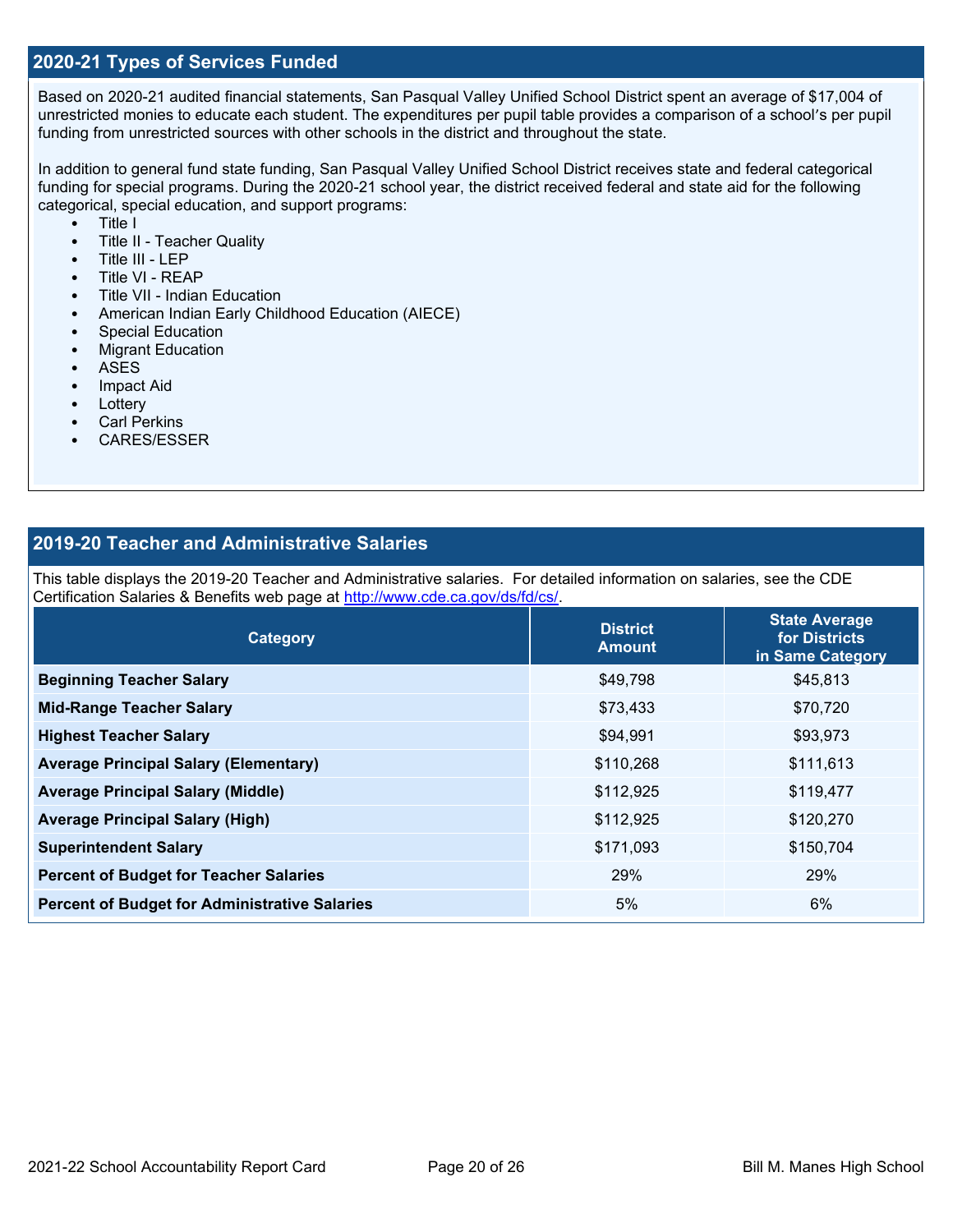## **2020-21 Advanced Placement (AP) Courses**

This table displays the percent of student in AP courses at this school.

## **Percent of Students in AP Courses**

This table displays the number of AP courses offered at this school where there are student course enrollments of at least one student.

| <b>Subject</b>                  | <b>Number of AP Courses Offered</b> |
|---------------------------------|-------------------------------------|
| <b>Computer Science</b>         | 0                                   |
| <b>English</b>                  | 0                                   |
| <b>Fine and Performing Arts</b> | 0                                   |
| <b>Foreign Language</b>         | 0                                   |
| <b>Mathematics</b>              | 0                                   |
| <b>Science</b>                  | 0                                   |
| <b>Social Science</b>           | 0                                   |
| <b>Total AP Courses Offered</b> | 0                                   |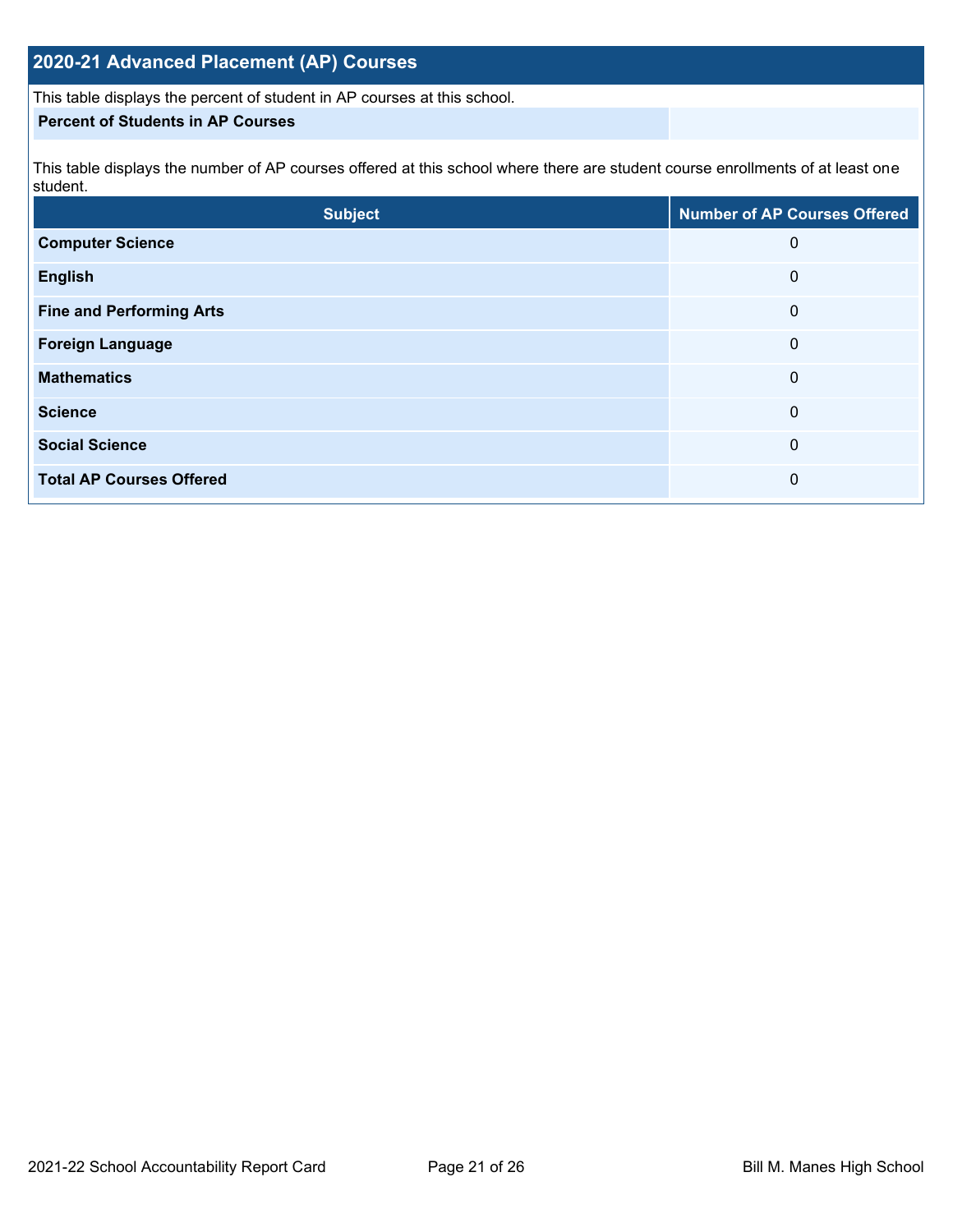## **Professional Development**

The site leadership at Bill Manes, in an effort to support sustainable student achievement which is responsive to the ever changing educational landscape, has developed and implemented a staff development plan for the staff members of BMHS. This plan identifies long term goals for BMHS which align with the long term vision of the school and District.

### Staff Development Vision:

The teaching staff at BMHS are working and learning in conjunction with the SPV High School staff as the goal is to prepare and support students for a return to SPVHS. Staff development is focused on academic improvement and support as well as social emotional learning.

### Alignment:

Bill Manes High School's Professional Development Plan is aligned with supporting governing documents which provide structure to our discussion and planning efforts, and help prioritize our school's staff development goals.

#### Primary Focus:

The primary areas of focus for staff development for Bill Manes High School are the California Common Core Standards in English Language Arts, Science, Social Sciences, Mathematics, and Career & Technical areas for education. Additional focus on social emotional learning, engaging instructional strategies, nuances between 504s and IEPs, and ELD support and instruction.

#### Access:

Staff development and Webinar training offered by the county office of education and the California State Department of Education are sought out, identified and provided to all appropriate course related certificated staff. Conference attendance and school workshops before and after school are offered as well. Additional opportunities for professional development are made available to support instructional programs in accordance with school plans.

### Support:

San Pasqual Valley Unified School District offers support to new teachers through the Beginning Teacher Support and Assistance (BTSA) program. The program is designed to improve the education provided to all students by increasing teacher effectiveness.

Social Emotional Learning: The staff at Bill M. Manes has been trained in Capturing Kids Hearts as a way to build partnerships with students and to ensure a positive, accepting culture where students thrive and achieve.

Teachers are supported utilizing teacher-principal weekly meeting, observations, master teacher support, and student performance data reporting system via Illuminate Ed data management . Throughout the year teachers and staff have opportunities to attend Common Core training, after school workshops, and course specific conferences throughout the state.

This table displays the number of school days dedicated to staff development and continuous improvement.

| <b>Subject</b>                                                                  | $\vert$ 2019-20 2020-21 2021-22 $\vert$ |  |
|---------------------------------------------------------------------------------|-----------------------------------------|--|
| Number of school days dedicated to Staff Development and Continuous Improvement |                                         |  |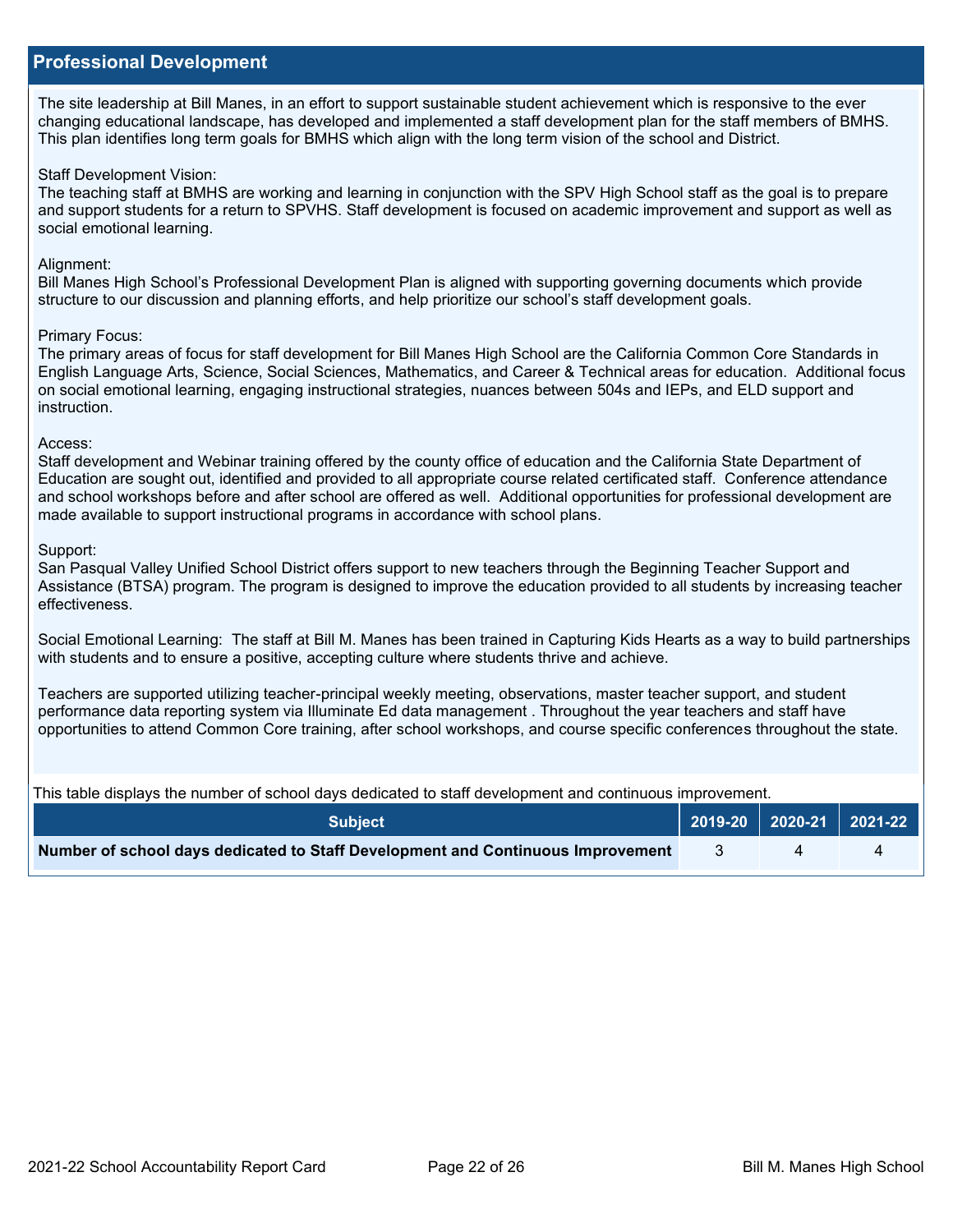# **San Pasqual Valley Unified School District 2020-21 Local Accountability Report Card (LARC) Addendum**

# **Local Accountability Report Card (LARC) Addendum**

**2020-21 Local Accountability Report Card (LARC) Addendum Overview**



On July 14, 2021, the California State Board of Education (SBE) determined that the California Department of Education (CDE) will use the SARC as the mechanism to conduct a one-time data collection of the LEA-level aggregate test results of all school's local assessments administered during the 2020–2021 school year in order to meet the federal Every Students Succeeds Act (ESSA) reporting requirement for the Local Educational Agency Accountability Report Cards (LARCs).

Each local educational agency (LEA) is responsible for preparing and posting their annual LARC in accordance with the federal ESSA. As a courtesy, the CDE prepares and posts the LARCs on behalf of all LEAs.

Only for the 2020–2021 school year and the 2020–2021 LARCs, LEAs are required to report their aggregate local assessments test results at the LEA-level to the CDE by populating the tables below via the SARC. These data will be used to meet the LEAs' federal requirement for their LARCs. Note that it is the responsibility of the school and LEA to ensure that all student privacy and suppression rules are in place when reporting data in Tables 3 and 4 in the Addendum, as applicable.

The tables below are not part of the SBE approved 2020–2021 SARC template but rather are the mechanism by which these required data will be collected from LEAs.

For purposes of the LARC and the following tables, an LEA is defined as a school district, a county office of education, or a direct funded charter school.

| <b>2021-22 District Contact Information</b> |                                            |  |  |  |  |
|---------------------------------------------|--------------------------------------------|--|--|--|--|
| <b>District Name</b>                        | San Pasqual Valley Unified School District |  |  |  |  |
| <b>Phone Number</b>                         | 760.572.0222                               |  |  |  |  |
| Superintendent                              | Katrina Johnson León                       |  |  |  |  |
| <b>Email Address</b>                        | KLeon@spvusd.org                           |  |  |  |  |
| <b>District Website Address</b>             | www.spvusd.org                             |  |  |  |  |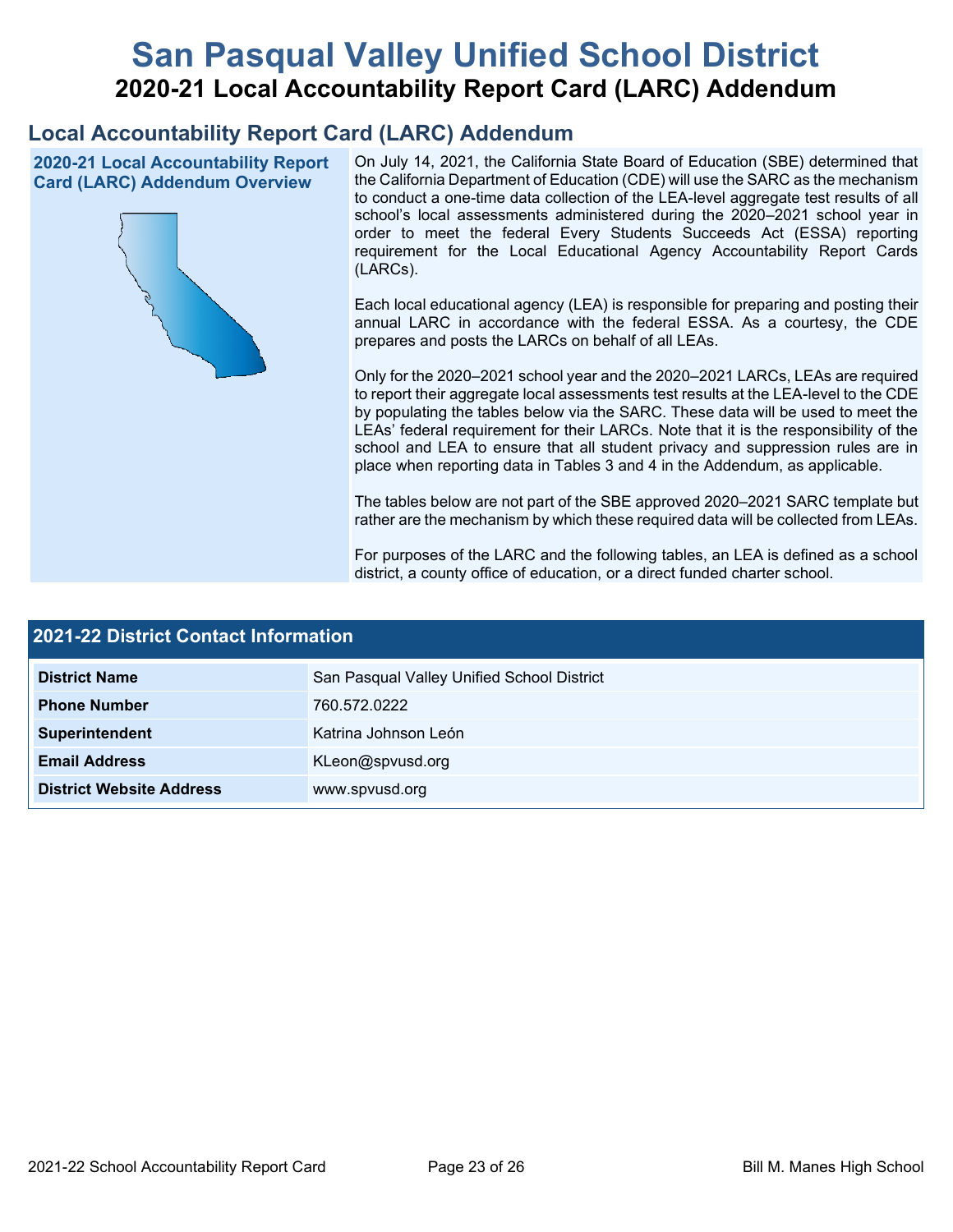## **2020-21 CAASPP Test Results in ELA by Student Group**

This table displays CAASPP test results in ELA by student group for students grades three through eight and grade eleven taking and completing a state-administered assessment. The CDE will populate this table for schools in cases where the school administered the CAASPP assessment. In cases where the school administered a local assessment instead of CAASPP, the CDE will populate this table with "NT" values, meaning this school did not test students using the CAASPP. See the local assessment(s) table for more information.

| <b>CAASPP</b><br><b>Total</b><br><b>Enrollment</b> | <b>CAASPP</b><br><b>Number</b><br><b>Tested</b> | <b>CAASPP</b><br><b>Percent</b><br><b>Tested</b> | <b>CAASPP</b><br><b>Percent</b><br><b>Not Tested</b> | <b>CAASPP</b><br><b>Percent</b><br>Met or<br><b>Exceeded</b> |
|----------------------------------------------------|-------------------------------------------------|--------------------------------------------------|------------------------------------------------------|--------------------------------------------------------------|
| 357                                                | 274                                             | 76.75                                            | 23.25                                                | 15.99                                                        |
| 187                                                | 140                                             | 74.87                                            | 25.13                                                | 18.71                                                        |
| 170                                                | 134                                             | 78.82                                            | 21.18                                                | 13.08                                                        |
| 185                                                | 148                                             | 80.00                                            | 20.00                                                | 12.50                                                        |
| $\mathbf{0}$                                       | $\pmb{0}$                                       | $\mathbf 0$                                      | $\Omega$                                             | 0                                                            |
| --                                                 | $\overline{\phantom{m}}$                        | --                                               | $\overline{\phantom{a}}$                             | --                                                           |
| $\Omega$                                           | $\mathbf 0$                                     | $\Omega$                                         | $\overline{0}$                                       | 0                                                            |
| 145                                                | 111                                             | 76.55                                            | 23.45                                                | 20.91                                                        |
| $\mathbf 0$                                        | $\pmb{0}$                                       | 0                                                | $\overline{0}$                                       | 0                                                            |
| 13                                                 | 5                                               | 38.46                                            | 61.54                                                | --                                                           |
| $\qquad \qquad -$                                  | $\overline{\phantom{m}}$                        |                                                  | --                                                   | --                                                           |
| 80                                                 | 60                                              | 75.00                                            | 25.00                                                | 6.78                                                         |
| --                                                 | $\overline{\phantom{a}}$                        |                                                  | --                                                   | --                                                           |
| 18                                                 | 8                                               | 44.44                                            | 55.56                                                | --                                                           |
| $\mathbf 0$                                        | $\mathbf 0$                                     | $\mathbf 0$                                      | $\mathbf 0$                                          | $\mathbf 0$                                                  |
| 239                                                | 191                                             | 79.92                                            | 20.08                                                | 13.37                                                        |
| 12                                                 | 11                                              | 91.67                                            | 8.33                                                 | 30.00                                                        |
| 74                                                 | 56                                              | 75.68                                            | 24.32                                                | 3.70                                                         |
|                                                    |                                                 |                                                  |                                                      |                                                              |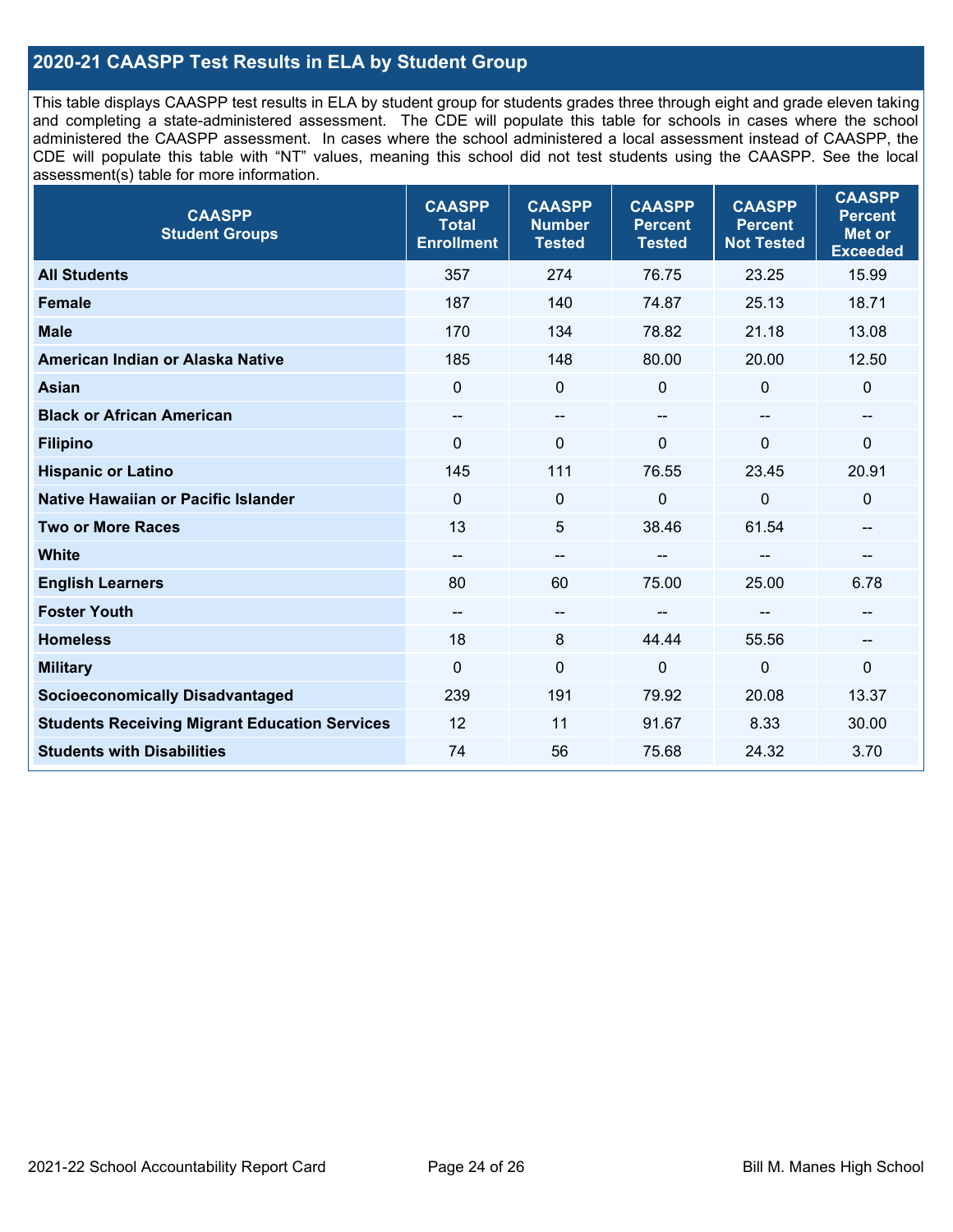## **2020-21 CAASPP Test Results in Math by Student Group**

This table displays CAASPP test results in Math by student group for students grades three through eight and grade eleven taking and completing a state-administered assessment. The CDE will populate this table for schools in cases where the school administered the CAASPP assessment. In cases where the school administered a local assessment instead of CAASPP, the CDE will populate this table with "NT" values, meaning this school did not test students using the CAASPP. See the local assessment(s) table for more information.

| <b>CAASPP</b><br><b>Student Groups</b>               | <b>CAASPP</b><br><b>Total</b><br><b>Enrollment</b> | <b>CAASPP</b><br><b>Number</b><br><b>Tested</b> | <b>CAASPP</b><br><b>Percent</b><br><b>Tested</b> | <b>CAASPP</b><br><b>Percent</b><br><b>Not Tested</b> | <b>CAASPP</b><br><b>Percent</b><br><b>Met or</b><br><b>Exceeded</b> |
|------------------------------------------------------|----------------------------------------------------|-------------------------------------------------|--------------------------------------------------|------------------------------------------------------|---------------------------------------------------------------------|
| <b>All Students</b>                                  | 357                                                | 273                                             | 76.47                                            | 23.53                                                | 2.94                                                                |
| <b>Female</b>                                        | 187                                                | 142                                             | 75.94                                            | 24.06                                                | 4.23                                                                |
| <b>Male</b>                                          | 170                                                | 131                                             | 77.06                                            | 22.94                                                | 1.54                                                                |
| American Indian or Alaska Native                     | 185                                                | 146                                             | 78.92                                            | 21.08                                                | 3.42                                                                |
| <b>Asian</b>                                         | $\mathbf 0$                                        | 0                                               | $\mathbf 0$                                      | 0                                                    | $\mathbf 0$                                                         |
| <b>Black or African American</b>                     | --                                                 | $\overline{\phantom{m}}$                        | $\overline{\phantom{a}}$                         | $\sim$                                               | $\overline{\phantom{a}}$                                            |
| <b>Filipino</b>                                      | $\Omega$                                           | $\mathbf 0$                                     | $\mathbf{0}$                                     | 0                                                    | $\mathbf 0$                                                         |
| <b>Hispanic or Latino</b>                            | 145                                                | 111                                             | 76.55                                            | 23.45                                                | 2.73                                                                |
| <b>Native Hawaiian or Pacific Islander</b>           | $\mathbf{0}$                                       | $\mathbf 0$                                     | $\mathbf 0$                                      | $\overline{0}$                                       | $\mathbf 0$                                                         |
| <b>Two or More Races</b>                             | 13                                                 | 6                                               | 46.15                                            | 53.85                                                | --                                                                  |
| <b>White</b>                                         | $\qquad \qquad -$                                  | --                                              | --                                               |                                                      | --                                                                  |
| <b>English Learners</b>                              | 80                                                 | 61                                              | 76.25                                            | 23.75                                                | 1.67                                                                |
| <b>Foster Youth</b>                                  | $\qquad \qquad -$                                  | $\qquad \qquad -$                               | --                                               |                                                      | --                                                                  |
| <b>Homeless</b>                                      | 18                                                 | 10                                              | 55.56                                            | 44.44                                                | $\hspace{0.05cm}$                                                   |
| <b>Military</b>                                      | $\mathbf 0$                                        | $\pmb{0}$                                       | $\mathbf 0$                                      | $\overline{0}$                                       | 0                                                                   |
| <b>Socioeconomically Disadvantaged</b>               | 239                                                | 188                                             | 78.66                                            | 21.34                                                | 2.13                                                                |
| <b>Students Receiving Migrant Education Services</b> | 12                                                 | 11                                              | 91.67                                            | 8.33                                                 | 0.00                                                                |
| <b>Students with Disabilities</b>                    | 74                                                 | 56                                              | 75.68                                            | 24.32                                                | 0.00                                                                |

## **2020-21 Local Assessment Test Results in ELA by Student Group**

This table displays Local Assessment test results in ELA by student group for students grades three through eight and grade eleven. LEAs/schools will populate this table for schools in cases where the school administered a local assessment. In cases where the school administered the CAASPP assessment, LEAs/schools will populate this table with "N/A" values in all cells, meaning this table is Not Applicable for this school.

| <b>All Students</b> | N/A | N/A | N/A | N/A |
|---------------------|-----|-----|-----|-----|
| Female              | N/A | N/A | N/A | N/A |
| <b>Male</b>         | N/A | N/A | N/A | N/A |
| <b>All Students</b> | N/A | N/A | N/A | N/A |
| Female              | N/A | N/A | N/A | N/A |
| <b>Male</b>         | N/A | N/A | N/A | N/A |
| <b>All Students</b> | N/A | N/A | N/A | N/A |
| Female              | N/A | N/A | N/A | N/A |